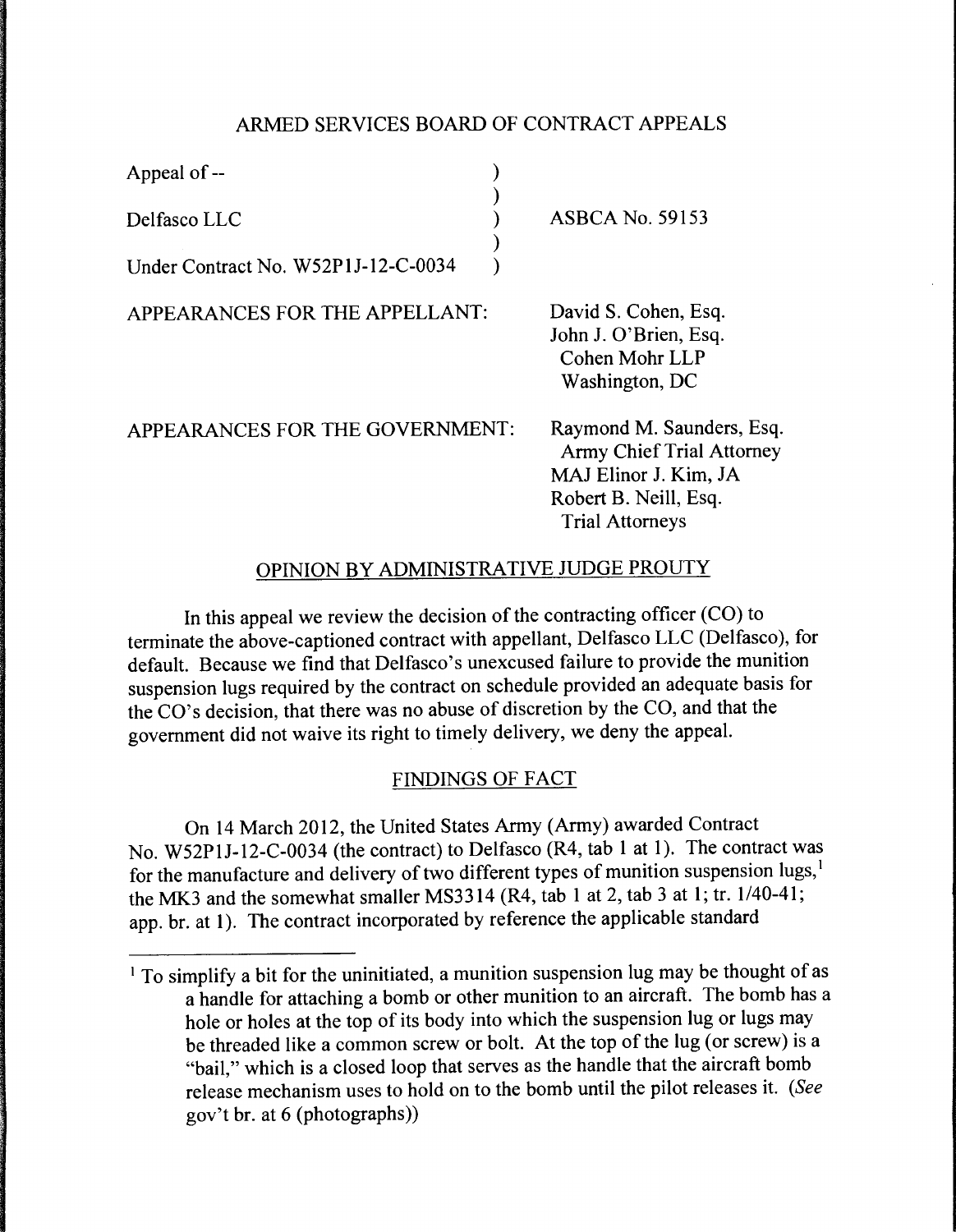termination for default clause contained in the Federal Acquisition Regulation (FAR) 52.249-8, DEFAULT (FIXED-PRICE SUPPLY AND SERVICE) (APR 1984) (R4, tab 1 at 53).

### I. *The Contractual Delivery Schedule*

The contract required monthly deliveries of the MK3 and MS3314 lugs during the eleven-month period of 14 March 2013 through 14 February 2014 (R4, tab 1 at 4-12 (MK3 lugs), at 13-24 (MS3314 lugs)). The total number of MK3s to be produced was 6,700, while Delfasco was also expected to provide 20,000 MS3314 lugs during this time (R4, tab 1 at 2). On 24 July 2012, before delivery began, the Army issued bilateral Modification No. POOOOl to the contract, approximately doubling the quantities required by the contract by exercising a partial option for an additional 5,947 MK3 lugs and for 23,034 MS3314 lugs (R4, tab 4 at 2). The delivery of the additional lugs required by this modification was to begin on 14 February 2014 (the same day the original contract ended) and continue until 14 November 2014 for the MK.3 lugs and 14 March 2015 for the MS3314 lugs *(id.* at 3-13).

Modification No. P00002, issued on 6 February 2013, left the delivery schedule of the MK.3 lugs unchanged, but altered the delivery schedule for the MS3314 lugs obtained after 14 March 2013 and provided for the delivery of additional MS3314 lugs (R4, tab 18). This modification also retroactively permitted first article test (FAT) reports (about which more will be discussed later) to be supplied by Delfasco on 31 January 2013, rather than their original deadline of 14 November 2012 (R4, tab 18 at 3). The reason for the extension of time to provide the FAT reports (done at Delfasco's request) was because Delfasco's original lug forging supplier ("lug forgings" are discussed below) declined Delfasco's purchase order, causing it to change to a company named Trinity Forge (R4, tabs 5-6, 9). Bilateral Modification Nos. P00003 (R4, tab 20) and P00005 (R4, tab 38) changed the delivery dates further, which we need not explore in detail yet, except to note that, after the issuance of P00005, batches of MK3 lugs originally due on or after 14 July 2013 were now due on 14 October 2013 and thereafter *(id.* at 3-4 ), and the first batches of additional MS3314 lugs were due on 14 September 2013 and thereafter *(id.* at 17-18).

### *II. The Manufacturing and Inspection Process for the Lugs*

The journey from hunk of metal to usable bomb lug is not especially complicated, though it takes several steps. The raw material that made up the lugs was obtained by Trinity and turned into "lug forgings," which were unfinished pieces of metal of the dimensions of the completed bomb lug (R4, tab 3 at 6). After the forgings were completed, but before they were shipped to Delfasco, they were subject to inspection by a quality assurance representative (QAR) from the Defense Contract Management Agency (DCMA) (tr. 1/25). The QAR performed the inspection, which consisted of manually checking the dimensions of a sample of lug forgings and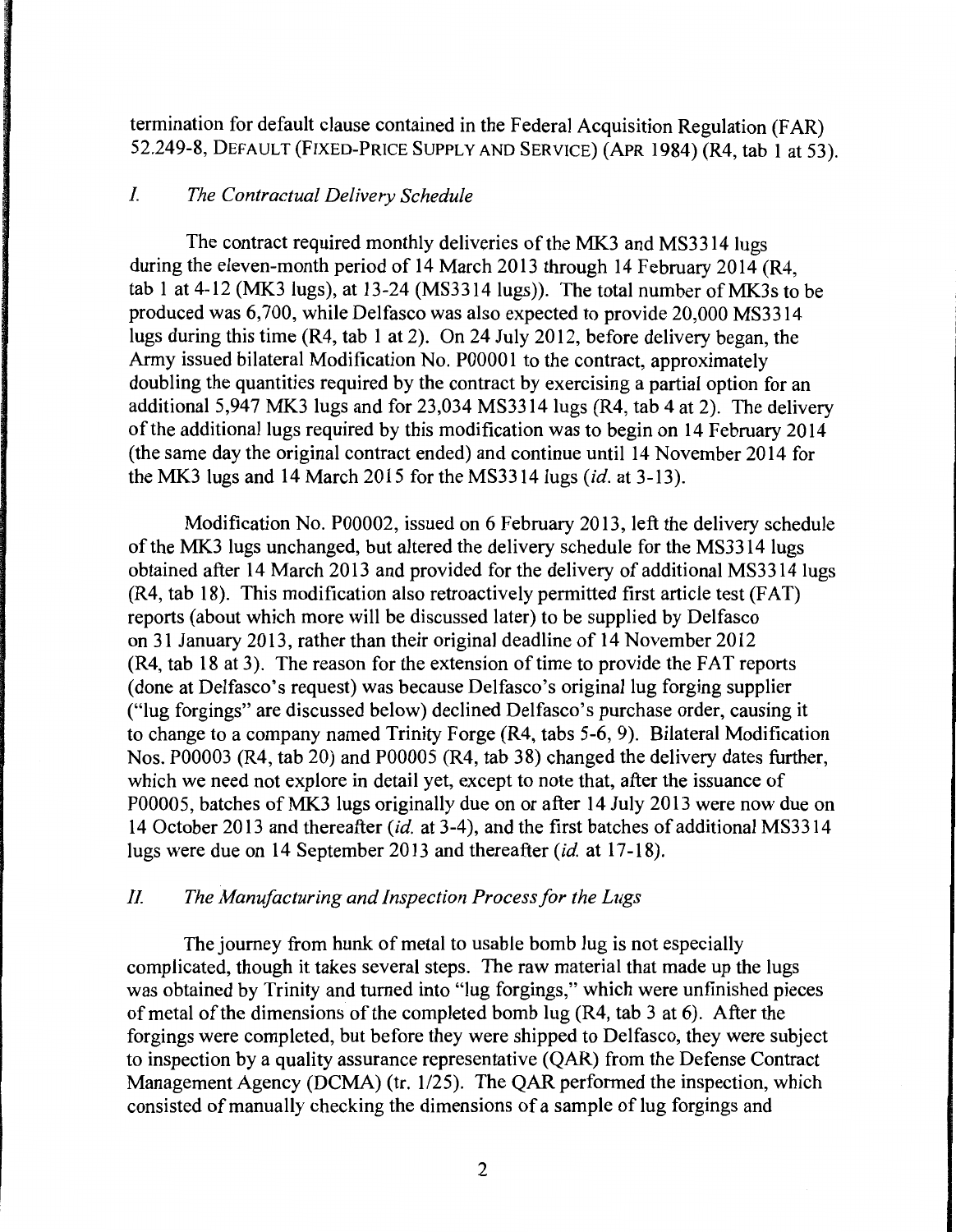validating the magnetic particle inspections<sup>2</sup> of the forgings that had already been performed by Trinity at the Trinity premises (tr. 2/83, 87-92).

Subsequent to the DCMA inspection, the lug forgings were shipped to Delfasco for further testing by Delfasco (including the destructive testing of a sample of the forgings) and the machining of the lugs (i.e., cutting the screw grooves into the metal) (tr.  $1/41$ ). The machined lugs were then delivered to a subcontractor for plating (tr. 1/43), from which they were sent to another subcontractor to perform another magnetic particle inspection (tr. 1/43-44). After that inspection, they were returned to Delfasco for final inspection, application of markings, packaging and delivery (tr. 1114, 45; R4, tab 3 at 21).

### *Ill. Delivery of Lugs under the Contract*

The first lugs were delivered to the Army on 28 March 2013 (R4, tab 202). There were additional deliveries through 20 June 2013, summing to 2,489 of the MK3 lugs and 10,367 of the MS3314 lugs (R4, tabs 202-08). No further deliveries were ever accomplished under the contract (tr. 1/134-35).

# *IV.* Delfasco Fails to Make Timely Deliveries after June 2013, and the Parties *Agree to Modify the Schedule*

By mid-July 2013, Delfasco was falling behind its contractual schedule. Modification No. P00002 required the delivery of 3,000 MK3 lugs by 14 July 2013 (R4, tab 18 at 4-9), but it had only delivered 2,489, as noted above. Modification No. P00002 also required the delivery of 13,566 MS3314 lugs by 14 June 2013 *(id.* at 18-26), but Delfasco had only delivered 10,367 by that time, as also noted above. An additional 4,500 MS3314 lugs were due for delivery by 14 July 2013 *(id.* at 20-29).

Earlier, on 7 June 2013, the DCMA QAR was told by personnel at Delfasco's forgings supplier, Trinity, that the company would cease providing the forgings to Delfasco until Delfasco made further payment to it (R4, tab 115). On the same day, the contracting specialist handling regular communication with Delfasco for the government, Ms. Nancy Oakes *(see* tr. 1/50), asked Delfasco's principal, Mr. Goldenberg, in an email, to submit a letter to extend the contract "[ s ]ince Delfasco is delinquent on shipments" (R4, tab 22 at 1-2). Mr. Goldenberg responded that he would submit such a letter by the close of business the next working day (10 June), but did not, in fact, submit such a request *(id.* at 1). On 25 June 2013 Ms. Oakes reminded Mr. Goldenberg

<sup>&</sup>lt;sup>2</sup> Magnetic particle inspection is a method of checking for flaws or cracks in a piece of metal that might otherwise be invisible to the naked eye (tr.  $1/44$ ).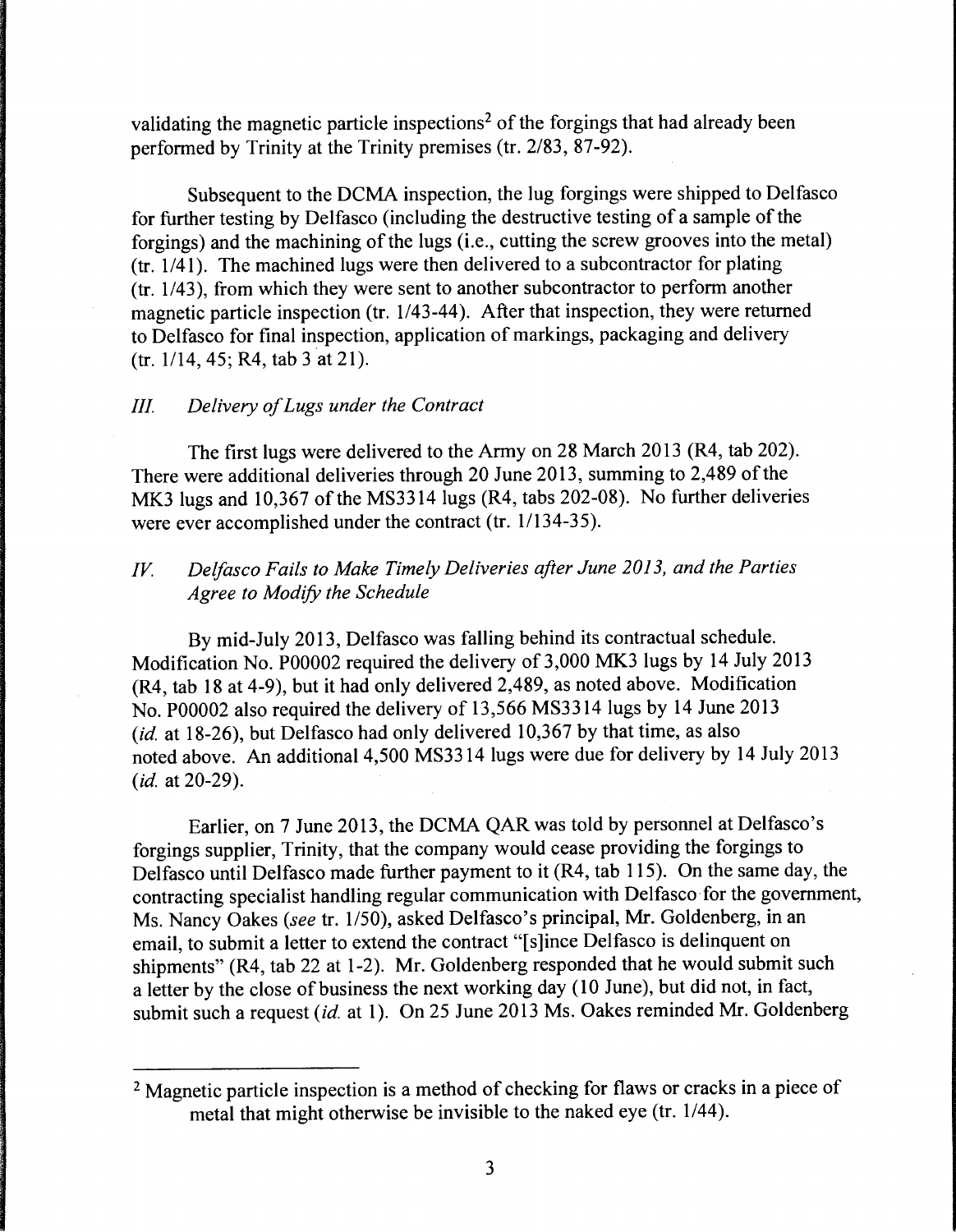that Delfasco was "delinquent" on the MS3314 lugs and asked him to submit the earlier-referenced letter by 28 June 2013 *(id.).* 

Delays in obtaining this request from Mr. Goldenberg continued. On Friday, 28 June 2013, Mr. Goldenberg sent Ms. Oakes an email stating that the employee who was handling it had suffered a death in the family and that he would make sure she got the request by Monday (1 July 2013) (R4, tab 23 at 1). On Tuesday, 2 July 2013, Ms. Oakes again requested the letter from Mr. Goldenberg (R4, tab 24 at 1 ). Mr. Goldenberg responded by sending an employee an email requesting that it be accomplished "before the Holiday" (R4, tab 25 at 1). On 8 July, Mr. Goldenberg sent an email to Ms. Oakes that the extension request would be sent that day (R4, tab 26 at 1). Consistent with Delfasco's past practice, it was not. The Rule 4 file includes no documents reflecting such a request, and later correspondence from the government to Delfasco noted that the government had not received such a request  $(R4, tab 30 at 1).$ 

The government continued to make efforts to get Delfasco on track to resume deliveries of the lugs. In an email sent on 18 July 2013 regarding a teleconference held earlier in the day about the delivery of the lugs, the government noted that Mr. Goldenberg promised that new forgings from Trinity "would be coming within a few weeks" and that Delfasco possessed some completed lugs that would be shipped the next week ( $R4$ , tab 27 at 1). This was noted to be contrary to information that Delfasco employee, Griffith Watkins, had given to a different government employee the same day, when he stated that Trinity was awaiting payment from Delfasco before shipping any lugs to the company *(id.).* The same information (that Trinity was awaiting payment from Delfasco prior to shipping the lugs) was confirmed by the DCMA QAR who worked with Trinity (R4, tab 28 at 1). On 22 July 2013, Ms. Wuorinen (a government employee involved in the contract, see tr. 1/53-54) informed other members of the government team that the DCMA QAR at Trinity had confirmed that Delfasco, in fact, had no lugs in-house and that it would be three weeks before any shipment to the government once they received the forgings from Trinity (R4, tab 29 at 1).

By letter to Delfasco dated 22 July 2013, Ms. Kathy Warner, the procuring contracting officer (PCO), noted that Delfasco had never submitted a new proposed schedule, despite the government's numerous requests beginning on 23 May 2013, and she proposed a new delivery schedule (R4, tab 30). The proposed new schedule required the first delivery of MS3314 lugs on 14 September 2013 (id. at 2). The letter offered Delfasco ten days to propose a different schedule for the government's consideration if it so wished, but stated that the government would unilaterally impose the new schedule if Delfasco failed to propose a new schedule *(id.* at 3 ).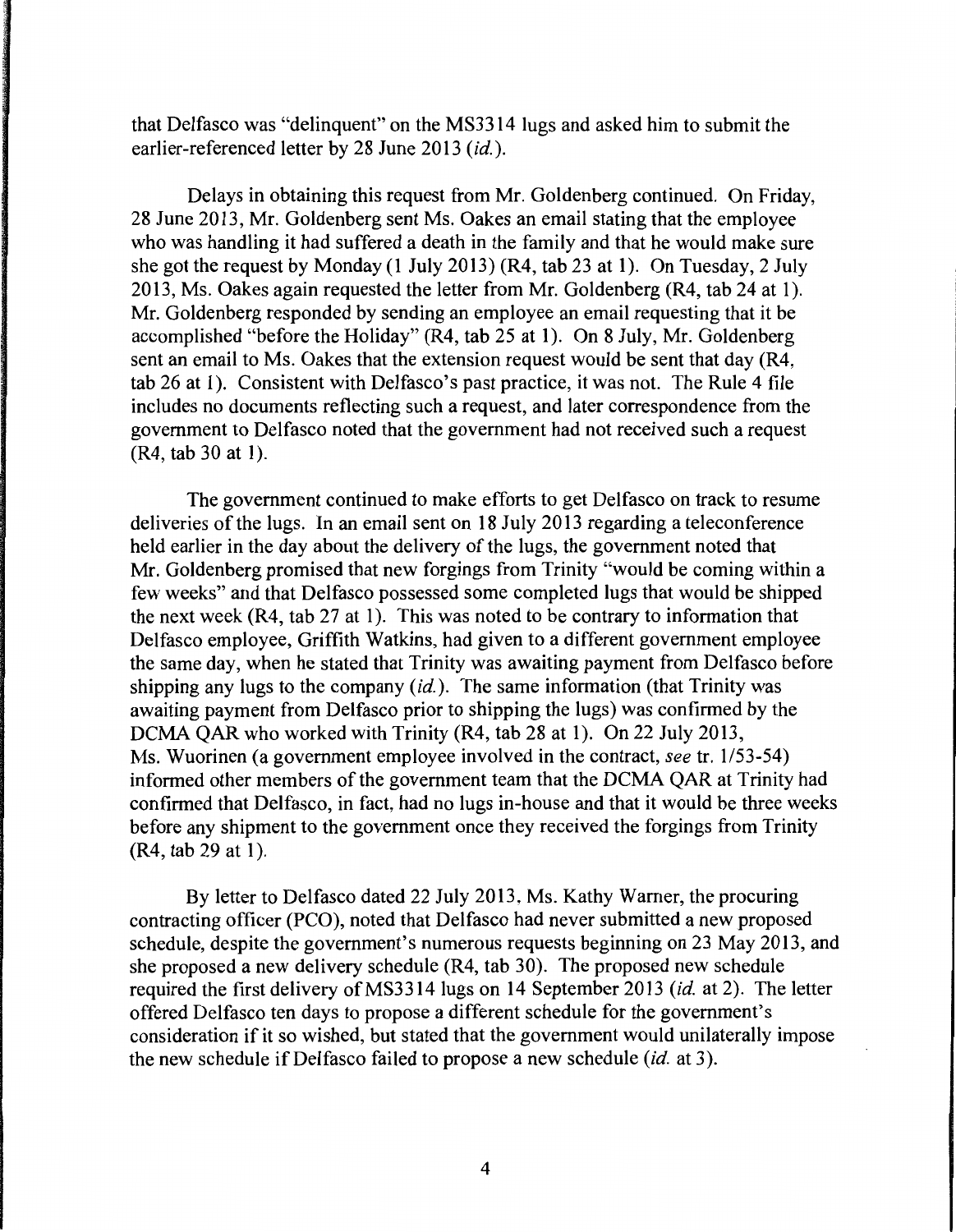The record shows no immediate response from Delfasco, and on the next day, 23 July 2013, DCMA sent a "Corrective Action Request" (CAR) to Delfasco requiring a response explaining its failure to comply with the contract's requirement for deliveries on 14 June 2013 and 14 July 2013 (R4, tab 32). The record does not include any response to this CAR from Delfasco. Nevertheless, on 31 July 2013, Mr. Goldenberg sent an email to Ms. Oakes regarding the schedule proposed in the 22 July letter, stating "We are ok with this schedule" (R4, tab 31).

On 5 August 2013 and 6 August 2013, the CO and Mr. Goldenberg, respectively, executed Modification No. POOOOS effecting the extension of the schedule (R4, tab 38). Under the POOOOS schedule, 2,8503 MS3314 lugs were due on or before 14 September 2013, with more lugs due on 14 October 2013 (R4, tab 38 at 3, 4, 17-18).

### *V. Delfasco and the Army Discuss the Need for New First Article Tests*

On 3 September 2013, Ms. Oakes sent an email to Mr. Goldenberg noting that Trinity may have been out of production for the forgings for more than 90 days (R4, tab 36 at 1-2). According to Ms. Oakes, under the provisions of the FAT clause, Delfasco was required to inform the government if this were so, so that the CO could decide whether to require a new FAT or to waive that requirement *(id.* at 2). Mr. Goldenberg forwarded the email to Mr. Watkins, who confirmed with Ms. Oakes that the government was requesting information from which it might decide to require a new FAT *(id.* at 1). In an email sent to Ms. Oakes the next day, Mr. Watkins appeared to question whether the FAT clause truly applied to the circumstances present, where it was the subcontractor that was out of production for 90 days, not the prime contractor (R4, tab 39 at I). There is no evidence that the dispute over the potential need for a new FAT was resolved at this time.

A week later, on 11 September 2013, Mr. Goldenberg emailed Ms. Oakes informing her that Delfasco was attempting to get new parts delivered to it from Trinity and needed to have them inspected by the DCMA QAR at Trinity (R4, tab 40 at 1). Ms. Oakes responded the same day to Mr. Goldenberg and again noted that, if Trinity had been out of production for more than 90 days, Delfasco needed to alert the government of the fact, in accordance with the FAT clause, and make a request to waive the requirement for the new FAT if, indeed, it wished to do so (R4, tab 41 at 1). In response, Mr. Goldenberg forwarded an email written by Mr. Watkins, opining that there was no need for a new FAT on the MK3 lugs, but

<sup>&</sup>lt;sup>3</sup> It is not clear from the record why, but the number of MS3314 lugs required to be delivered on 14 September 2013 by POOOOS was a larger number than the 2,082 required in the government's 22 July 2013 proposal (R4, tab 30 at 2). This difference does not turn out to be material to this appeal.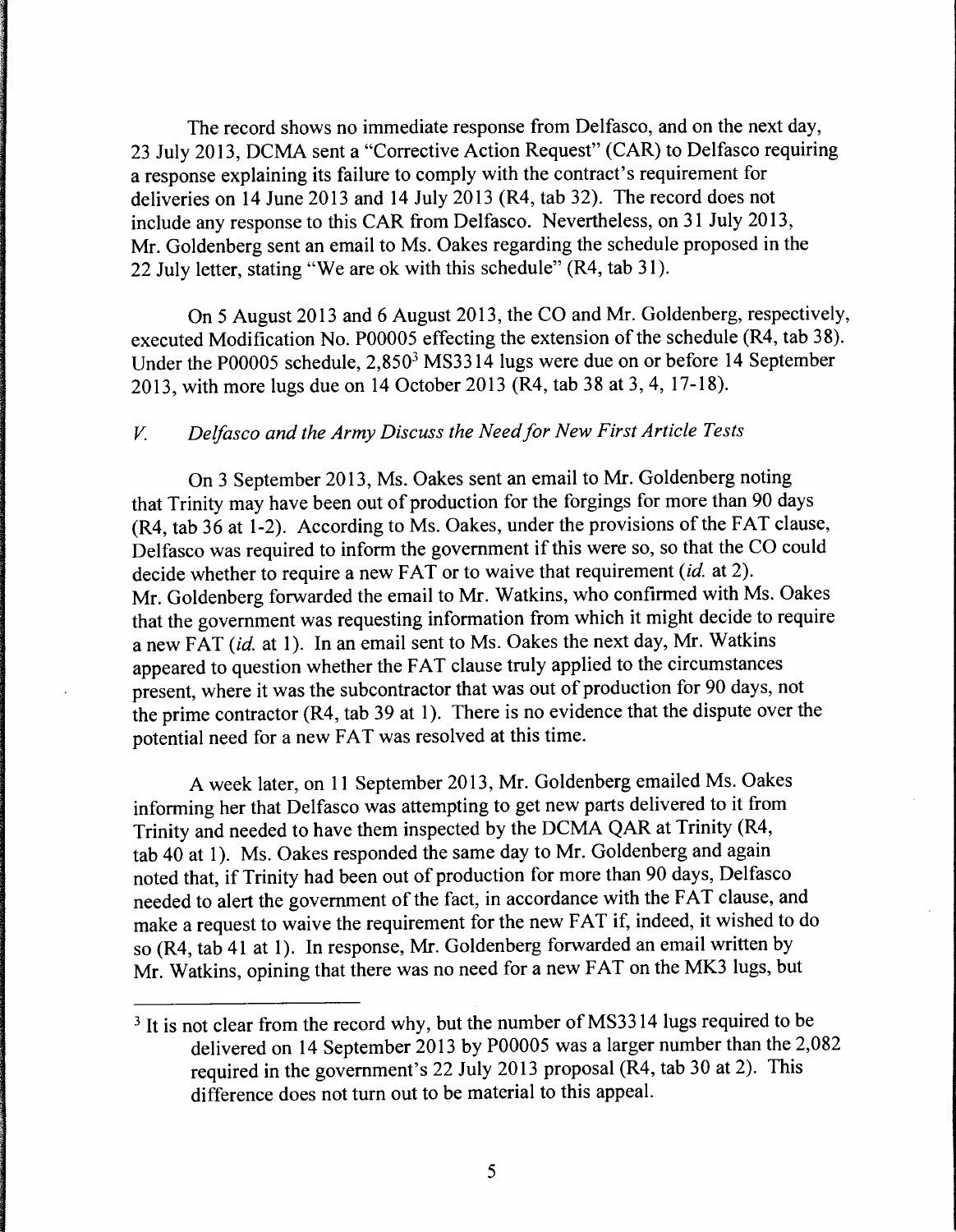conceding that notification was appropriate for the MS33144 lugs (R4, tab 42 at 1). Again, the record includes no indication that this conversation was ever resolved, Mr. Goldenberg testified that there was no clear resolution of it (tr. 2/57-59), and Ms. Warner denies any recollection of personally directing Delfasco to conduct a FAT  $(tr. 1/116).$ 

The FAT issue arose internally at Delfasco after it failed to deliver the lugs due on 14 September 2013. On 9 October 2013, Mr. Watkins sent an email to others within Delfasco noting that Delfasco owed the government notification that a FAT could be required under the contract and that they needed to consider the basis for requesting a waiver (R4, tab 219). In another internal email, dated 21 October 2013, Mr. Watkins again noted that the government had not been officially notified by Delfasco that a FAT might be required and that the government had not yet ordered a FAT, which might be waived if Delfasco could provide a reason for it (R4, tab 222).

### *VI. Delfasco Fails to Meet the Requirements of the Modified Schedule*

Delfasco failed to deliver the MS3314 lugs that were due on 14 September  $2013<sup>5</sup>$  (R4, tab 43 at 1) and, in fact, they were never shipped to the government (tr. 1/110). On 20 September 2013, Ms. Warner sent Mr. Goldenberg a letter ("the show cause letter"), via certified mail and separate email, informing Delfasco that the government was considering terminating the contract for default and allowing it ten days to present evidence demonstrating that the failure to make a timely delivery was not its fault or otherwise due to factors outside of its control (R4, tab 43 at 1-2). The portion of the show cause letter explaining the grounds for potential termination read:

> Your company failed to deliver 2,082 MS3314 Lugs, CLIN 0003AQ that were scheduled to deliver September 14, 2013. Since you have failed to perform [the contract] within the time required by its terms, the Government is considering terminating the contract under the provisions for default of this contract.

(R4, tab 43 at 1)

<sup>4</sup> The email actually referred to MK3314 lugs (emphasis added), but we view that as a simple typographical error.

<sup>&</sup>lt;sup>5</sup> The government show cause letter referenced 2,082 MS3314 lugs being required, consistent with the government's 22 July 2013 correspondence with Delfasco, but less than the number contained in the later-executed contract modification. As noted earlier, this discrepancy is not material to the dispute here.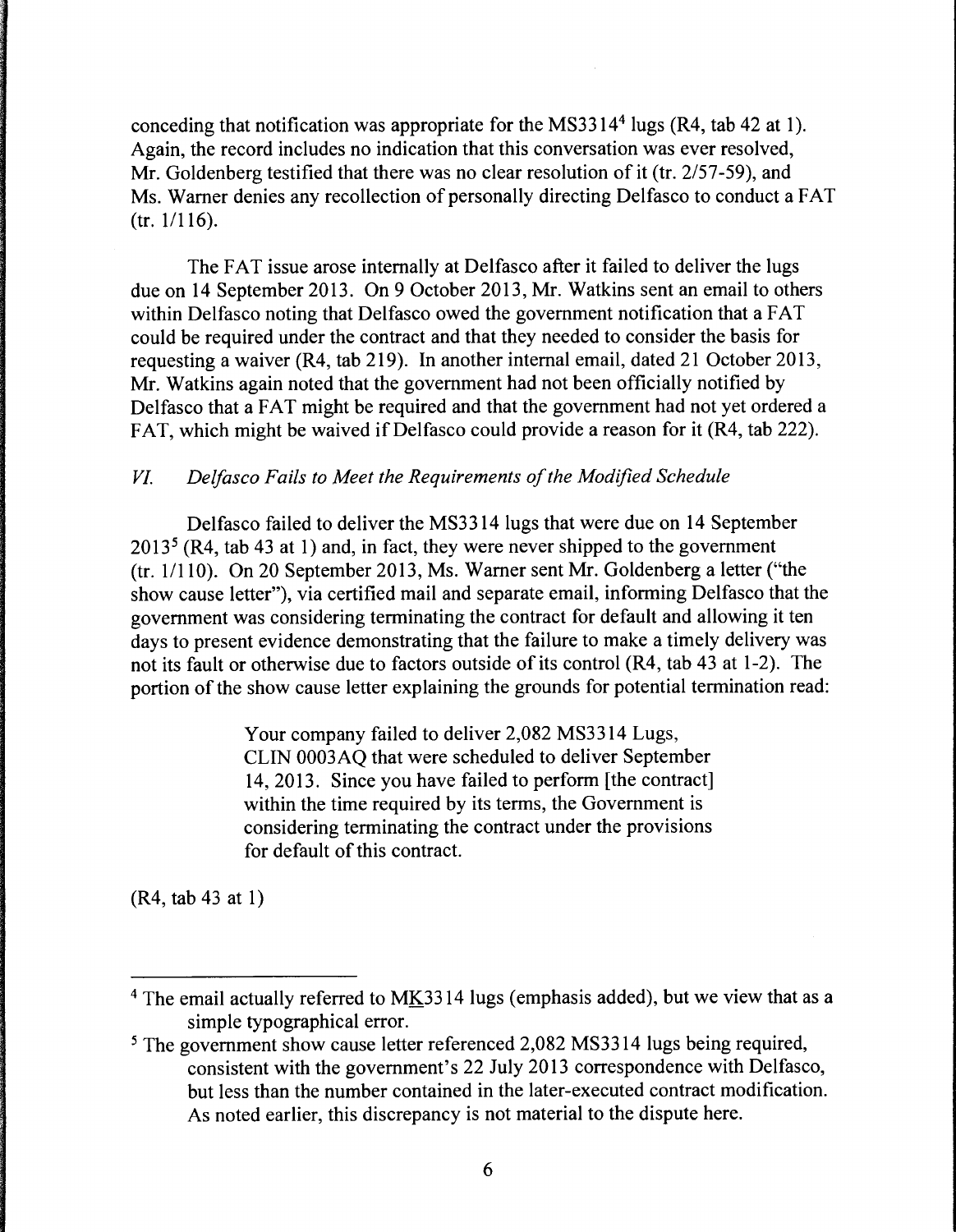### *VII. The Army Terminates the Contract*

The 20 September 2013 letter from the government apparently got Delfasco's attention. It responded on 25 September 2013 with a two-page letter from Mr. Goldenberg that included two additional pages of email correspondence between Delfasco and Ms. Kathy Fairbanks, a Trinity employee (R4, tab 45). The gist of the letter was that the delay was all Trinity's fault *(id.* at 1) ("root cause" was Trinity's "inability" to produce the forgings). According to the Delfasco letter, by 3 September 2013, Trinity was ready to ship 1,500 MS3314 lugs, with another 1,500 to follow on the 5th or 6th of September *(id.).* This, according to Mr. Goldenberg, would have given Delfasco ample time to provide the lugs by the 14 September delivery date *(id.* at 1).6 According to the letter, the forgings were not shipped from Trinity to Delfasco as of the 25 September date of the letter because of quality control problems relating to the size of the bail on the lug forging that Trinity had been unable to fully resolve *(id.).*  These quality control problems allegedly prevented the forgings from being ready for inspection by DCMA prior to 9 September and, in a comedy of errors, the DCMA QAR was only able to inspect the forgings on 20 September, at which point the quality control problem "appeared again" *(id.* at 1-2, 4).<sup>7</sup>

When Ms. Warner received this document from Delfasco, she investigated its allegations by contacting both the DCMA QAR, Mr. Trent Telenko, and Ms. Fairbanks, the Trinity employee included in the emails provided by Delfasco (tr. 11117-18; R4, tab 48 at 2). Mr. Telenko emailed Ms. Warner, on 30 September 2013, and explained that the problems at Trinity (involving both the delays in getting the inspections scheduled and the problems that caused the parts to fail the inspection) came from Trinity being short-staffed and having had changes in key personnel (R4, tab 48 at 1). Mr. Telenko also explained that part of the quality problem came because of the stoppage of work, mid-task, due to lack of payment by Delfasco *(id.).* When Ms. Warner spoke with Ms. Fairbanks on 30 September 2013 she was informed that Trinity had only been partially paid by Delfasco for the 3,000 lugs, which was holding up the delivery of the lugs to Delfasco (tr. 1/82-83, 105).

- <sup>6</sup> We are not so sanguine: as discussed above, there are numerous steps between the time that Delfasco receives the forgings and the time that they are ready for acceptance. Mr. Watkins testified that he believed it would take 10 to 14 days from the time that the lugs were received by Delfasco from Trinity before they could be shipped to the government (tr.  $1/30-31$ ). Even if 10 days – the low end of the estimate - were sufficient, the shipping from Trinity to Delfasco would leave zero margin for an on-time delivery to the government.
- 7 According to an email from Mr. Ritchey, the administrative contracting officer, to Ms. Warner on 9 October 2013, the lug forgings at Trinity were finally found compliant by the QAR on the afternoon of 8 October 2013 (R4, tab 53).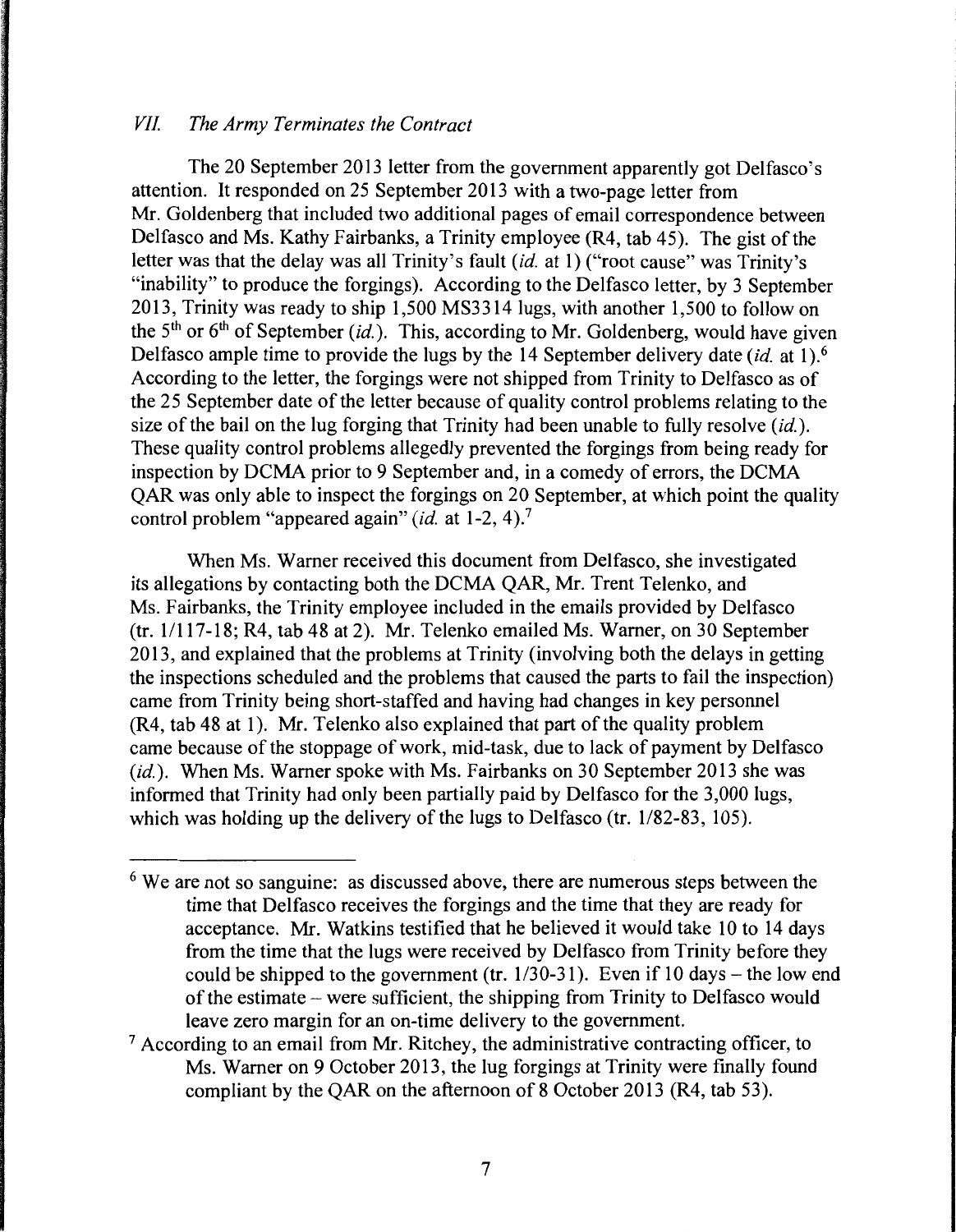On 7 October 2013, Mr. Goldenberg telephoned Ms. Warner to "give an update" on the lugs still at Trinity  $(R4, tab 53 at 1)$ .<sup>8</sup> According to Ms. Warner's email to other DCMA personnel sent two days later, she informed him that she "was not at liberty to discuss the contract, but [she] did remind him that IF he chose to proceed, there was still the matter of the FA[T]" *(id.).* Mr. Goldenberg testified that Ms. Warner accurately reported the conversation, but noted that she had not given him any indication that she was planning on terminating the contract (tr. 2/12). Ms. Warner further reported in her email that Trinity subsequently left her a voicemail stating that the lugs had been inspected by the DCMA QAR, but no FAT had been performed and the lugs had not been shipped because Delfasco had not yet fully paid Trinity (R4, tab 53 at 1).

Approximately a week later, on 15 October 2013, Ms. Warner obtained financial data about Delfasco from the financial analysis firm of Dun & Bradstreet (D&B), which indicated a high level of financial instability for the company (R4, tab 55). On 21 October, Ms. Warner received input from the Army project office regarding the advisability of the proposed termination for default (R4, tab 56). This input covered such matters as the availability of other suppliers of the bomb lugs and the financial risks that would inure to other government contracts with Delfasco if the contract were terminated *(id.).* It also included a 2012 DCMA-conducted financial analysis of Delfasco which concluded that Delfasco was a "high risk" supplier due to its financial status *(id.).* 

On 7 November 2013, Ms. Warner completed a nine-page memorandum for record justifying a termination of the contract for default (tr. 1/103-04; R4, tab 113). The purpose of this memorandum was to allow the termination decision to be "staffed"  $(tr. 1/103)$ . In this memorandum, Ms. Warner explained the history of the contract and Delfasco's failure to make the 14 September 2013 delivery (R4, tab 113). She also evaluated Delfasco's response to the 20 September 2013 show cause letter and found its deflection of blame to Trinity to be an unpersuasive argument against finding default, since default is justified when the fault lies with the contractor or its subcontractor *(id.* at 4). This memorandum also addressed the D&B report and the 2012 DCMA report on Delfasco's finances and concluded that it was likely that Delfasco would continue to have difficulties paying its subcontractors *(id.* at 5-7).

On 14 November 2013, Ms. Warner issued an eight-page contracting officer's final decision (COFD) terminating the contract for default (see R4, tab 59). Three paragraphs of the COFD referenced the 2012 DCMA report on Delfasco's finances, the more recent D&B report, and Delfasco's difficulties paying Trinity and concluded

<sup>&</sup>lt;sup>8</sup> Although there is no direct testimony on the matter, this may well have been in response to an email that Ms. Warner sent to Mr. Goldenberg the same day inquiring about the status of the inspection (see R4, tab 49 at 1).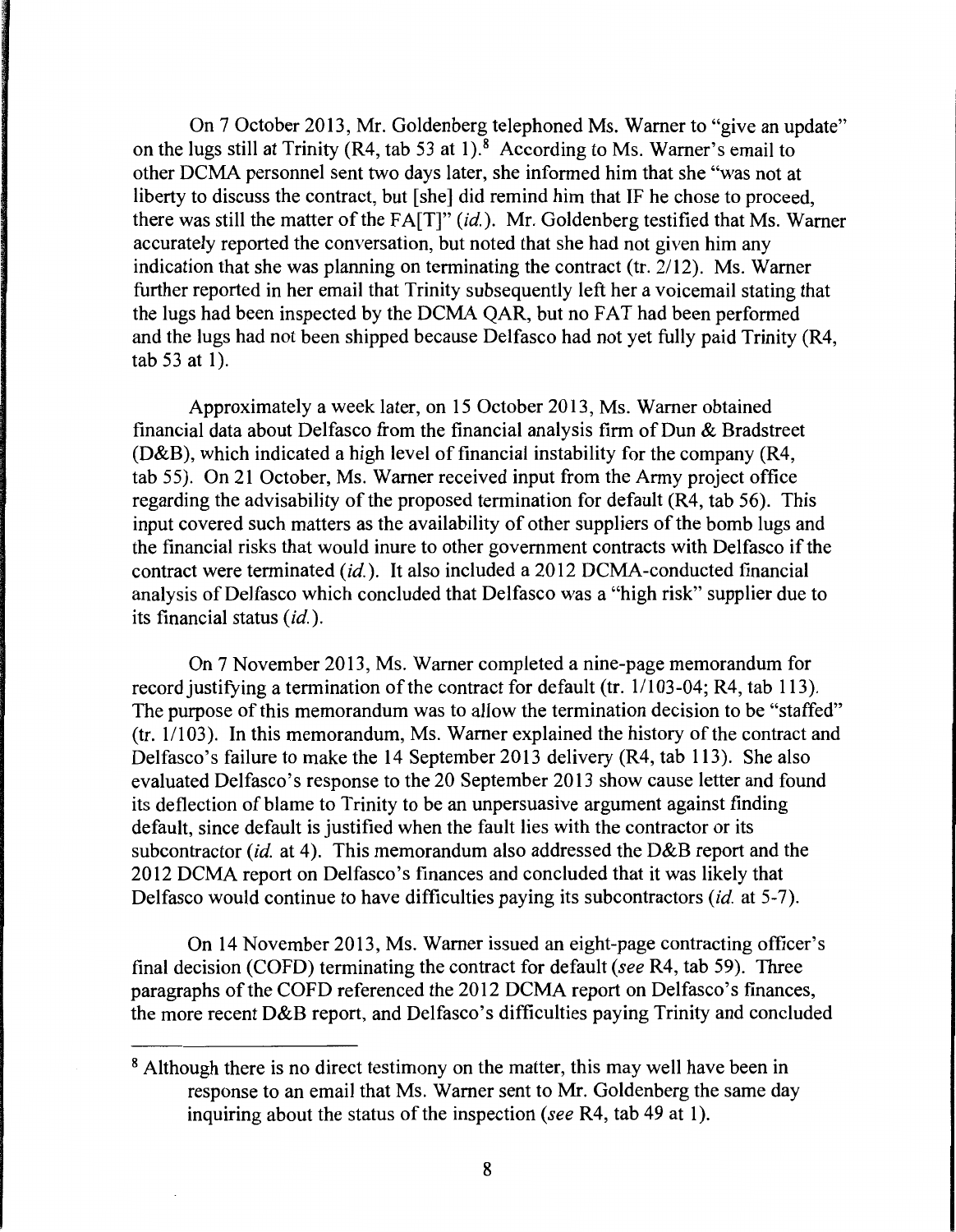that "Delfasco's problems paying its subcontractors would also likely continue" *(id.* at 4). Section II of the COFD setting forth the "Government Termination Decision" stated that "the cause of the default was NOT beyond the control of both Delfasco and Trinity the subcontractor, and the cause of the default was NOT without the fault or negligence of either Delfasco or Trinity" *(id.* at 5). It further elaborated that Delfasco was being terminated for its failure to deliver an "acceptable product in accordance with the delivery schedule" *(id.).* Nowhere in the COFD does Ms. Warner state that Delfasco was terminated due to any alleged financial difficulties (R4, tab 59). In her testimony, which we find credible<sup>9</sup>, Ms. Warner stated that the reason for the termination was that "they didn't deliver" (tr. 1/131). This statement, that the basis for the termination was Delfasco's failure to deliver, was buttressed by Ms. Warner's 7 November 2013 internal memorandum in which she explained that "the specific failure" of Delfasco's that she was considering as a basis for the default was that "Delfasco failed to deliver 2,082 MS3314 lugs for CLIN 0003AQ that were scheduled to be delivered on 14 September 2013 in accordance with modification P00005 of contract W52PlJ-12-C-0034" (R4, tab 113 at 2-3).

The termination of Delfasco's contract was formalized in Modification No. P00007 to the contract on 17 December 2013 (R4, tab 61).

Delfasco timely appealed the COFD to the Board on 10 February 2014.

#### *VIII. The Question of Delfasco 's Financial Wherewithal*

At the hearing in this appeal, Delfasco argued that Ms. Warner's financial analysis rested upon faulty information that would have been cleared up if only she had bothered to inquire with Delfasco about it (app. br. at 17-18). As we found above, the decision to terminate the contract was premised upon Delfasco's failure to deliver on time, with aspects of Delfasco's finances only a collateral matter. Moreover, as we explain below, we find that, although Ms. Warner would have likely obtained additional information favorable to Delfasco had she spoken with Mr. Goldenberg about it, this favorable information would only marginally have changed the financial conclusions that she reached.

To be sure, the evidence is clear that, after receipt of Delfasco's 25 September 2013 response to the show cause letter, Ms. Warner had no communications with Delfasco, itself, about its payments to Trinity (tr. 1/89). Mr. Goldenberg testified that

<sup>&</sup>lt;sup>9</sup> Although we do find Ms. Warner to have been a credible witness based upon our observation of her demeanor during her testimony and the general consistency and support of that testimony from other sources, the government's cause was not advanced by the portion of her testimony in which she simply read from the COFD, notwithstanding our explicitly directing her to do otherwise *(see* tr. 1/130).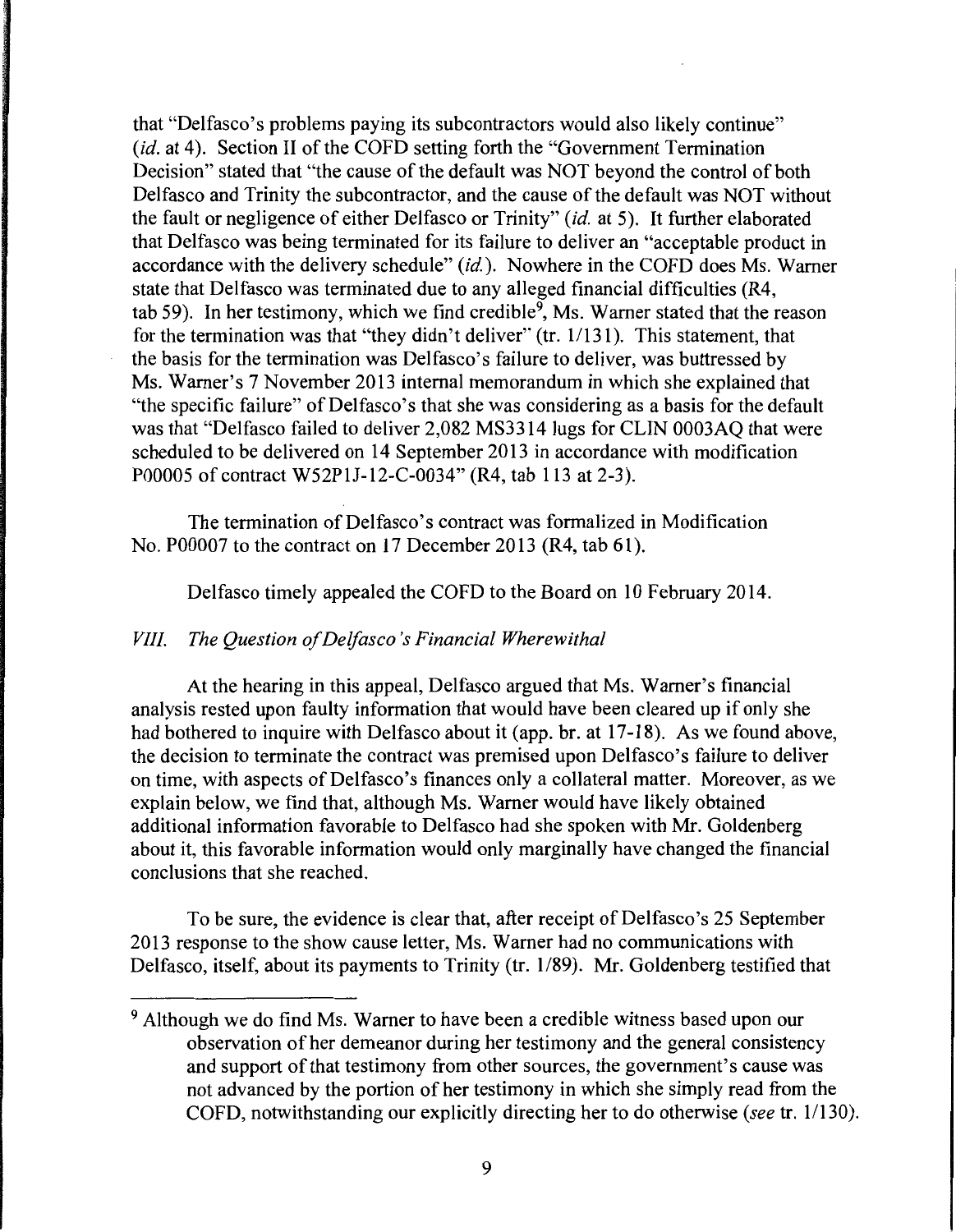there were a number of impressions that he would have corrected had he spoken with Ms. Warner (tr. 2/27-29).

First, Mr. Goldenberg stated, without contradiction, that Delfasco's account with Trinity was current and fully paid as of 18 October 2013 (tr. 2/26-27; *see also*  R4, tab 117 at 3). Mr. Goldenberg also provided undisputed evidence that Delfasco was profitable in 2013 (app. br. at 18)<sup>10</sup>. Similarly, Mr. Goldenberg testified that Delfasco remained a viable company and had not filed for bankruptcy in 2013 or in any year thereafter (tr. 2/28). Mr. Goldenberg speculated, without basis, that the D&B report had mistakenly conflated Delfasco's current financial situation with its circumstances in 2010 when it declared bankruptcy (prior to Mr. Goldenberg's ownership) (tr. 2/28-29). Finally, with respect to the D&B report, Mr. Goldenberg argued that it was flawed because it reflected Delfasco's highest level of credit as being \$40,000 notwithstanding the fact that it had "close to \$17 million in contracts" (tr. 2/29).

As noted above, most of these additional "facts" would have been of little consequence. Ms. Warner was aware that Delfasco had made at least partial payments to Trinity about 30 September 2013 to allow it to provide the lugs (R4, tab 53 at 2). Whether Delfasco would be profitable for 2013 does not appear to be a component of the D&B analysis *(see* R4, tab 55 at 2-4), nor does it appear to be something that would have been certain (even to Delfasco) before the year was up. It almost goes without saying that Mr. Goldenberg could not have relayed to Ms. Warner, in 2013, what Delfasco's financial health would have been in 2013 through 2016, nor did the D&B report speak of the certainty of bankruptcy, just of its risk *(id.* at 3). Mr. Goldenberg's suggestion that D&B must have mistakenly tarred Delfasco for its previous bankruptcy is belied by the fact that, on its face, the D&B report notes that the company started in 2010 *(id.* at 2), which is the date that Mr. Goldenberg testified he took it over out of bankruptcy (tr. 2/6). The company's previous incarnation was in bankruptcy in 2009 (R4, tab 55 at 2). Finally, we do not see the contradiction between Mr. Goldenberg's assertion that Delfasco had millions of dollars in government contracts and D&B's noting, under "credit capacity," that Delfasco's "highest credit" was \$40,000 *(id.* at 3). The value of Delfasco's contracts is not the same thing as the credit lines with other companies that Delfasco used or obtained during the reporting period.

<sup>&</sup>lt;sup>10</sup> The detailed testimony on this and the written evidence supporting it were subject to protective order, but we openly reference it here since the government does not dispute the general notion that Delfasco was profitable; the details of how profitable Delfasco was are of no importance to this dispute; and Delfasco's un-protected opening brief stated that Delfasco was profitable.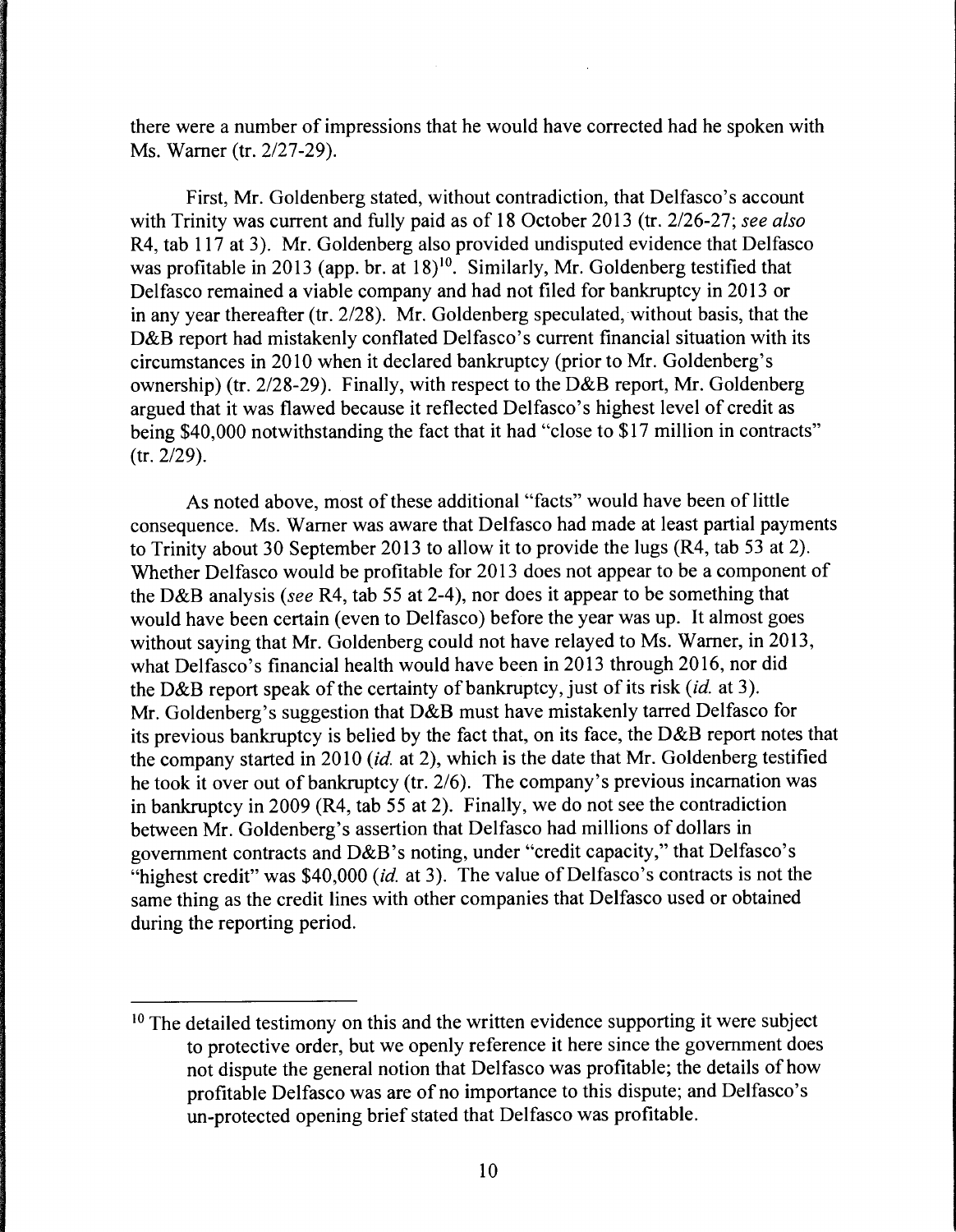Accordingly, we find no evidence that Mr. Goldenberg would have corrected any flaws in the D&B report if he had been asked because Delfasco has not identified any aspects of the report that are contradicted by evidence in existence at the time the report issued. The remainder of the additional facts relayed by Mr. Goldenberg (i.e., Delfasco's profitability in 2013 and its payment of invoices to Trinity in October 2013) are, in our factual judgment, of small import compared to the larger financial picture presented by the 2013 D&B report, the 2012 DCMA report, and the continued experience of Trinity's failing to ship lugs to Delfasco as a result of lack of payment.

# *IX Work Done on the Contract Subsequent to the Show Cause Letter*

At trial, Delfasco presented evidence in support of the argument that DCMA had encouraged it to perform upon the contract even as it was preparing to terminate it for default, thus waiving its timely delivery rights *(see* app. hr. at 9-13, 31). The evidence before us does not support a conclusion that the government communicated to Delfasco its forbearance.

The starting place for this factual analysis is the 20 September 2013 show cause letter sent to Delfasco. In this letter, Ms. Warner expressly stated:

> Any assistance given to you on this contract or any acceptance by the Government of delinquent goods or services will be solely for the purpose of mitigating damages, and is [sic] not the intention of the Government to condone any delinquency or to waive any rights the Government has under the contract.

(R4, tab 43 at 1) In its 25 September 2013 response to the show cause letter, Delfasco stated that:

> [I]t is Delfasco' s sincerest desire to continue with the current delivery schedule stated in modification P00005, with the understanding that the September 14, 2013 shipment will be delivered within 10-14 days of receipt of Trinity's MS3314 forgings.

(R4, tab 45 at 2) There is no evidence or allegation that the government ever accepted this proposal. When Ms. Warner next had contact with Mr. Goldenberg, on 7 October 2013, she was clear that she was not "at liberty" to discuss the contract, even as she inquired about the delivery of the MS3314 lugs (R4, tab 53 at 1). We note further that she prefaced her inquiry to Mr. Goldenberg by stating "IF he chose to proceed" (*id.* (emphasis in original)). Given the fact that, in the same internal correspondence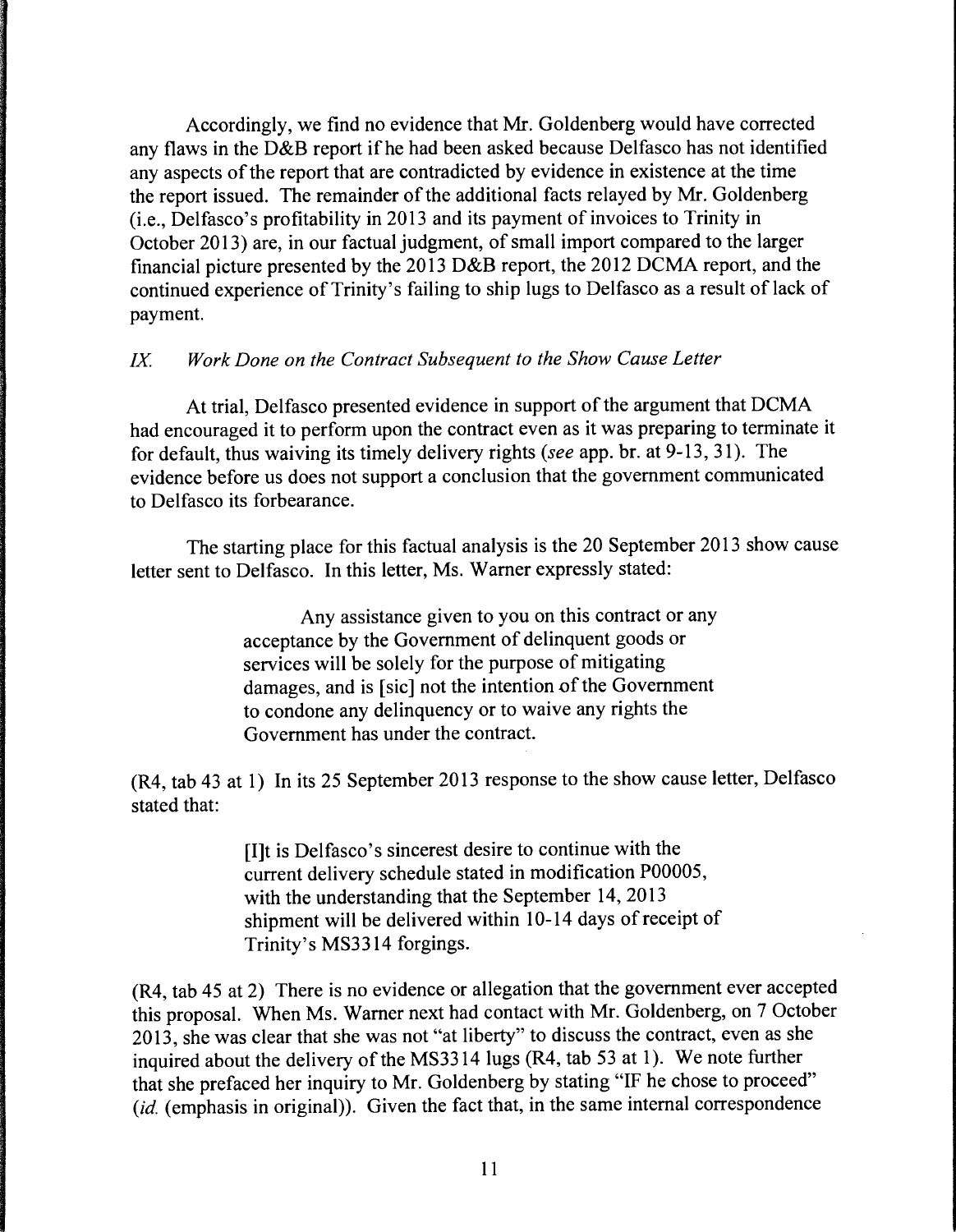that reported this discussion with Mr. Goldenberg, Ms. Walker referenced the potential termination for default and that those receiving the email should "be mindful of encouraging performance" (id.), we find it more likely than not that Ms. Walker was careful with her words and did not say anything to contradict the message in the show cause letter that continued performance was for mitigation purposes and that the government was not waiving its rights to timely performance.

Thus, we do not perceive Ms. Warner's email inquiry to Mr. Goldenberg about coming inspections, sent the same day (R4, tab 49 at 1 ), to constitute any different signal regarding waiver from the government.

The next day, 8 October 2013, the DCMA QAR inspected the remaining MS3314 lug forgings at Trinity and approved them (R4, tab 115 at 3). Sometime between the 23<sup>rd</sup> and 25<sup>th</sup> of October 2013, DCMA also inspected some MK3 lugs provided by Trinity (id.; tr. 2/80). We find that the government's providing QA inspections at Trinity's request a day after Ms. Warner's discussion with Mr. Goldenberg and then slightly more than two weeks later is congruent with the message conveyed in Ms. Warner's telephone conversation with Mr. Goldenberg on 7 October, which was that, consistent with the show cause letter, there were no guarantees that this performance would be for any reason beyond mitigation.

Although the government was not involved in any additional inspections prior to Ms. Warner's letter to Delfasco terminating the contract for default, Delfasco took steps to complete the lugs and prepare them for delivery to the government. On 22 or 23 October, after having paid Trinity the outstanding balance for them (tr. 2115-16), Delfasco took delivery of the 2,738 MS3314 lug forgings it would need to complete its delinquent deliveries (R4, tabs 108, 118). Mr. Goldenberg also testified that Delfasco received a number of MK3 lug forgings on 18 October as well  $(tr. 2/18)$ , although that appears to be at variance with the evidence that the MK3 forgings at Trinity were inspected, at Trinity, between 23 and 25 October (tr. 2/80). In any event, the discrepancy in dates for the MK3 forgings is not of any import: it is enough for us to find that they were provided by Trinity to Delfasco at some point in mid to late October 2013.

Upon receipt of the MS3314 lug forgings, Delfasco prepared a subset of them (perhaps 50 to  $200$  – the evidence presented by Delfasco was unclear) for FAT, while leaving the remainder unfinished until completion of the FAT (tr. 2/19-24). These were prepared for a FAT, but there is no indication in the record that a FAT was ever performed upon them, and the contract was terminated prior to the remainder of the unfinished lug forgings being worked on by Delfasco (tr. 2/19).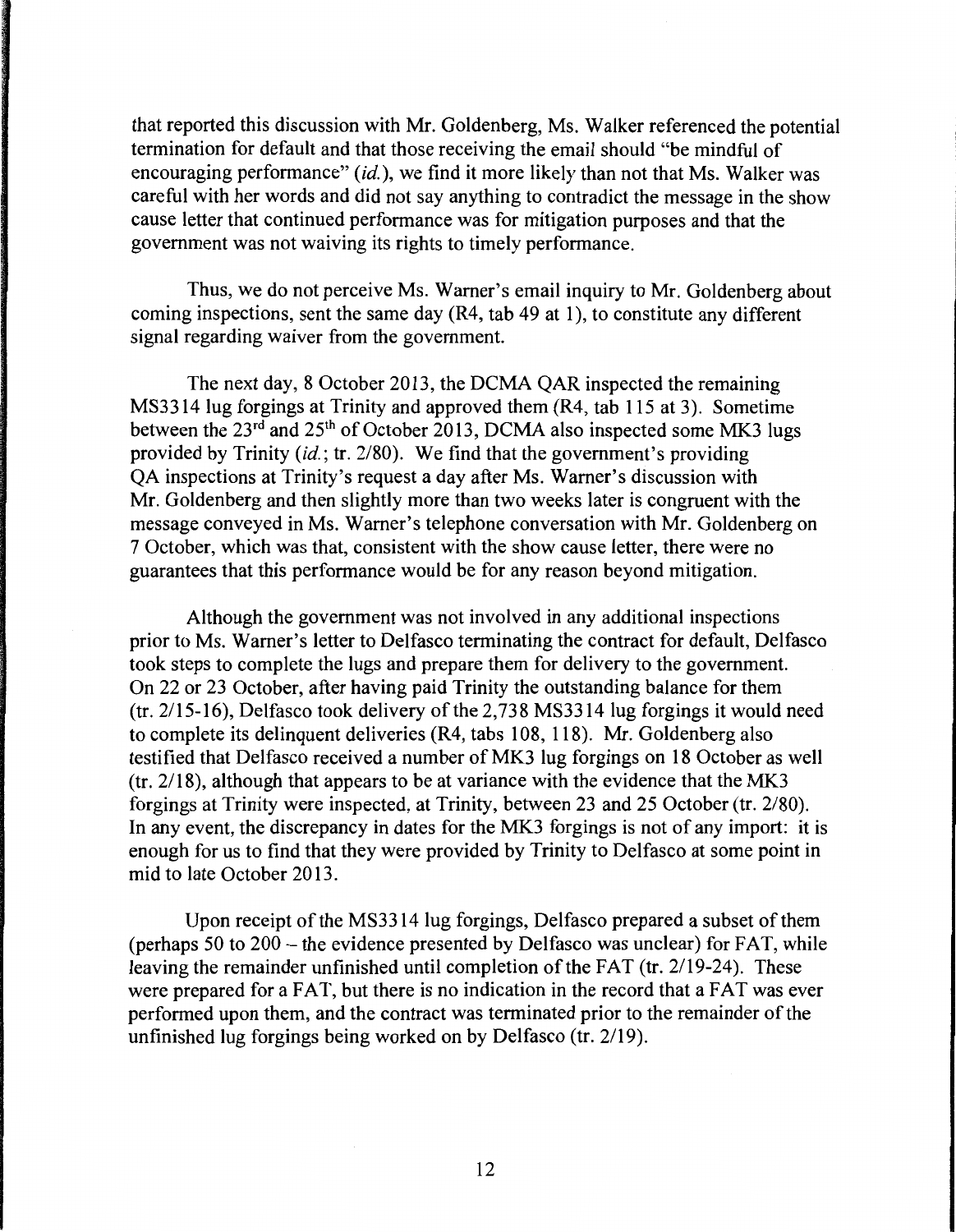#### DECISION

As Delfasco freely admits, it failed to deliver the lugs that were contractually due on 14 September 2013 (app. br. at 7). Delfasco further concedes that ''there were no factors beyond Delfasco's control that excused the failure to deliver on September 14" *(id.* at 36). Nevertheless, Delfasco argues that the government was wrong to terminate its contract for default for two primary sets of reasons: first, Delfasco asserts that Ms. Warner's consideration of its finances was problematic because the show cause letter did not advise Delfasco of the government's concerns regarding its finances *(id.* at 18) and because the facts were so at odds with what she considered them to be that it was an abuse of discretion on her part (app. reply br. at 5-13); second, Delfasco posits that the government waived its right to terminate the contract, first by the passage of time after the show cause letter, during which period it continued to perform (app. br. at 31 ); second, by deciding to hold a FAT, which allegedly communicated a waiver of the schedule (app. reply br. at 15-20). Neither the arguments regarding finances nor the arguments regarding waiver carry the day.

#### I. The Standard of Review

As Delfasco correctly notes (app. br. at 31), "a default-termination is a drastic sanction which should be imposed (or sustained) only for good grounds and on solid evidence." *Lisbon Contractors, Inc.* v. *United States,* 828 F.2d 759, 765 (Fed. Cir. 1987) (quoting *J.D. Hedin Constr. Co.* v. *United States,* 408 F .2d 424, 431 (Ct. Cl. 1969)). Though this is an appeal brought by Delfasco, because a termination for default is essentially a government claim, the government bears the burden of proving, "by a preponderance of the evidence, that a termination for default was justified." *DayDanyon Corp.,* ASBCA No. 57681, 15-1BCA~36,073 at 176,151, *aff'd,*  600 F. App'x 739 (Fed. Cir. 2015); *Keystone Capital Services,* ASBCA No. 56565, 09-1 BCA ~ 34,130 at 168,753 (citing *Lisbon Contractors,* 828 F.2d at 765). Delfasco's waiver argument, however, is an affirmative defense, for which it bears the burden of proof. *See DayDanyon* 15-1 BCA ~ 36,073 at 176, 152; *see also Long Island Savings Bank, FSB* v. *United States,* 503 F.3d 1234, 1252 (Fed. Cir. 2007). Likewise, Delfasco's argument that the termination of the contract was an abuse of discretion is also one for which it bears the burden of proof. *Darwin Constr. Co.* v. *United States,* 811 F .2d 593, 598 (Fed. Cir. 1987).

#### II. The Government's Decision to Terminate the Contract was Justified

As we found above, the government terminated the contract for failure to deliver the lugs due on 14 September 2013 on schedule (or, indeed, ever). Delfasco does not dispute the fact that it failed to comply with the contract's delivery schedule. This failure to make timely delivery, by law, "establishes a prima facie case of default."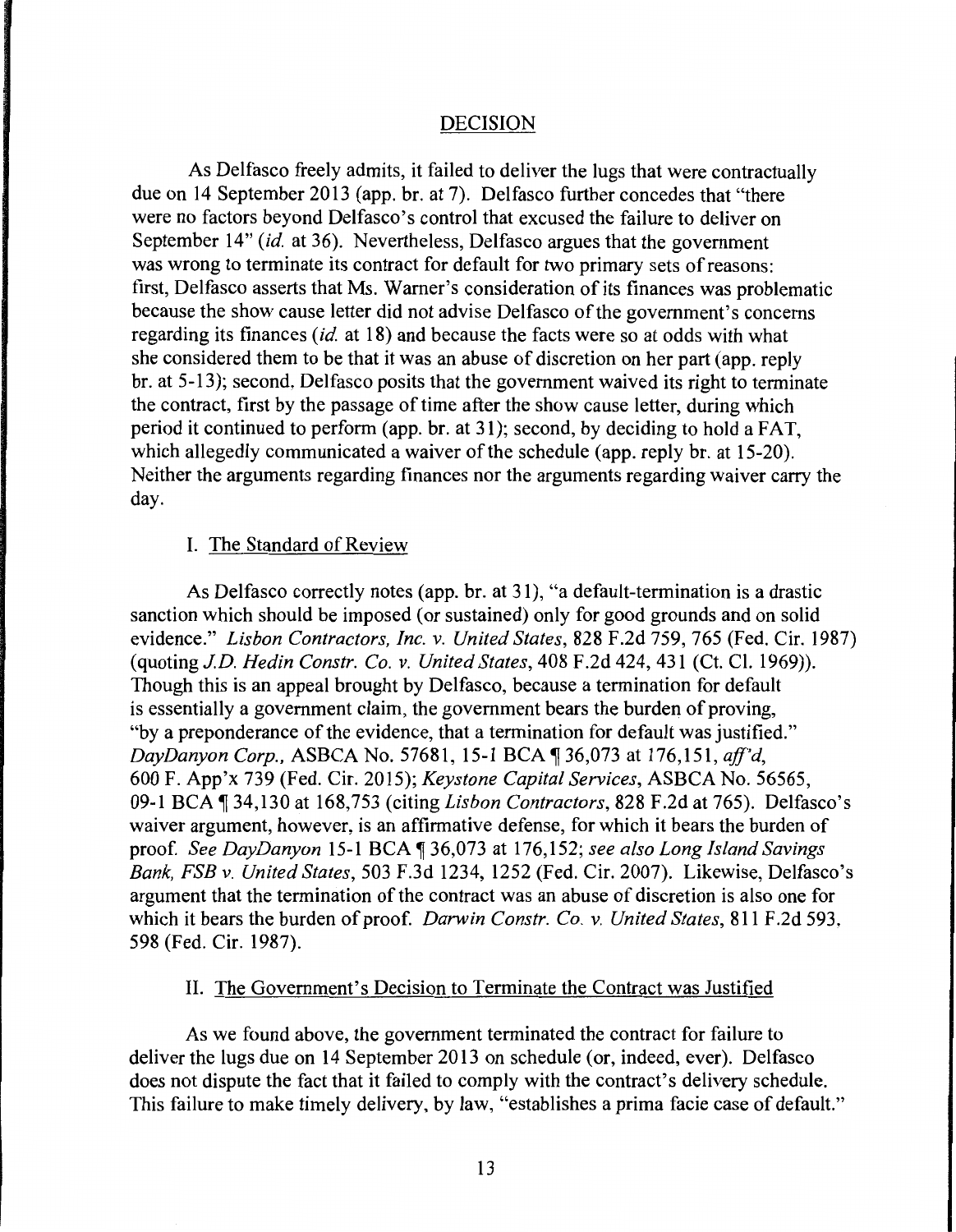*DayDanyon, 15-1 BCA* | 36,073 at 176,151 (citing *Lisbon Contractors, 828 F.2d at* 764-65); *see also* FAR 52.249-8(a)(1)(i). The next analytic step is to determine whether Delfasco's delay was excusable. *DayDanyon*, 15-1 BCA ¶ 36,073 at 176,151 (citing *DCX Inc.* v. *Perry,* 79 F.3d 132, 134 (Fed. Cir. 1996)). Delfasco's response to the show cause letter was to blame its subcontractor for the delays, without apparently recognizing that the default clause incorporated into the contract, FAR 52.249-8 (in particular FAR 52.249-8(d)), does not excuse performance for failure that is the fault of the subcontractor. By the time of the post-trial briefing, however, Delfasco knew better, and conceded that "there were no factors beyond Delfasco's control that excused the failure to deliver on September 14" (app. br. at 36).

Accordingly, we are satisfied that the government had an adequate legal basis for terminating the contract and that Delfasco provided no reason to excuse its default, giving us solid evidence and good grounds to sustain it.

## III. The Government's Consideration of Delfasco's Finances Did Not Invalidate the Termination

Delfasco makes one argument regarding Ms. Warner's consideration of its finances in its opening brief and then adds an entirely new argument in its reply brief. Delfasco's exclusive argument in its opening brief is that the termination should be set aside because Ms. Warner failed to advise Delfasco of her concerns regarding its finances in the show cause letter which, Delfasco alleges, is a prerequisite for their consideration *(see* app. br. at 18-31 ). Delfasco's reply brief advances the wholly new argument that Ms. Warner's consideration of supposedly inaccurate financial information constituted an abuse of her discretion, thus invalidating her decision (app. reply br. at 5-13). Upon the facts of this case, neither argument is persuasive.

We turn first to Delfasco's argument regarding the supposedly defective notice in the show cause letter. This argument is disposed of by our finding that the grounds for default were those in the letter; Delfasco's failure to deliver the lugs due on 14 September 2013. Delfasco cannot reasonably contend that the notice was defective when the notice explicitly informed Delfasco of the potential basis for the termination. Indeed, when the legal basis for default is failure to deliver by the time required by the contract (i.e., the basis set forth in FAR 52.249-8(a)(1)(i)), as it is here, the contractor is entitled to no cure notice, whatsoever. *See* FAR 49.402-3(c); *Lafayette Coal Co.,*  ASBCA No. 32174, 89-3 BCA  $\P$  21,963 at 110,482. If no cure notice is required, it follows that a termination cannot be overturned because the cure notice that issued was incomplete.

To be sure, Delfasco spends much space in its brief and in the case it presented to the Board arguing that the real basis for the government's decision was its supposedly misplaced concerns about Delfasco's financial well-being *(see, e.g.,*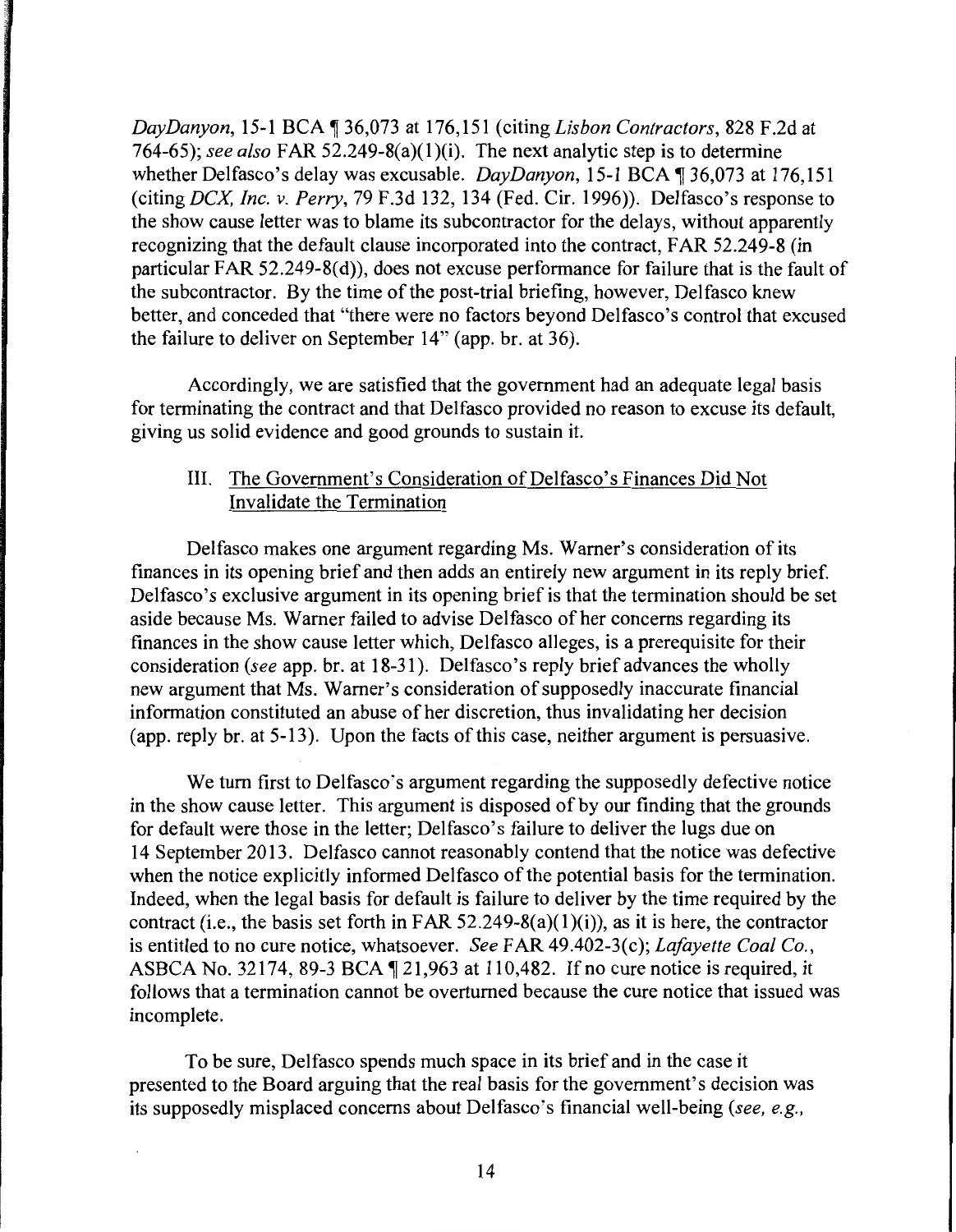app. br. at 20-26), but we do not consider that portion of the government's memorandum to reflect the legal justification for the termination, but, rather, the government's internal deliberation concerning whether the termination would have been in its self-interest. We have reviewed each of the numerous cases cited in Delfasco's brief and find that none of them requires that the show cause letter advise a defaulting contractor of all the internal considerations that the government may use in deciding whether to exercise its discretion to default the contract, once it determines default to be legally justified. That deliberation may be subject to review for purposes of abuse of discretion, as we discuss immediately below, but it is intended for the benefit of the government, not the contractor. *Cf DCX,* 79 F.3d at 135 (FAR provision requiring CO to consider certain factors regarding the interests of the government prior to termination of contract "does not confer rights on a defaulting contractor.").

We now address Delfasco's argument, effectively raised for the first time in its reply brief that Ms. Warner's decision was an abuse of discretion because it relied upon incorrect facts about its financial well-being. As will be seen, we reject the argument because the law does not impose upon the CO the duty to be perfect, just reasonable, and Delfasco has not met its burden of proof to demonstrate that Ms. Warner's view of its finances was materially wrong. Moreover, we would uphold the termination decision even if it were based upon a completely erroneous understanding of Delfasco's finances because Delfasco gave the government no reason to believe that its timely delivery problems would be remedied in the future.

Terminations for default are subject to review for abuse of discretion. *McDonnell Douglas Corp. v. United States,* 182 F.3d 1319, 1321 (Fed. Cir. 1999); *L&H Constr. Co.,*  ASBCA No. 43833, 97-1 BCA $\P$ 28,766 at 143,555-56. As the Federal Circuit explained in *McDonnell Douglas,* "Properly *understood ... Schlesinger* and its progeny merely stand for the proposition that a termination for default that is unrelated to contract performance is arbitrary and capricious, and thus an abuse of the contracting officer's discretion." l 82 F .3d at 1326. The *McDonnell Douglas* court further explained that the factors to be considered in determining whether an action as an abuse of discretion included:

> (1) [E]vidence of subjective bad faith on the part of the government official, (2) whether there is a reasonable, contract-related basis for the official's decision, (3) the amount of discretion given the official, and (4) whether the official violated an applicable statute or regulation.

*Id.* (citing *United States Fidelity* & *Guaranty Co. v. United States,* 676 F.2d 622, 630 (Ct. Cl. 1982)).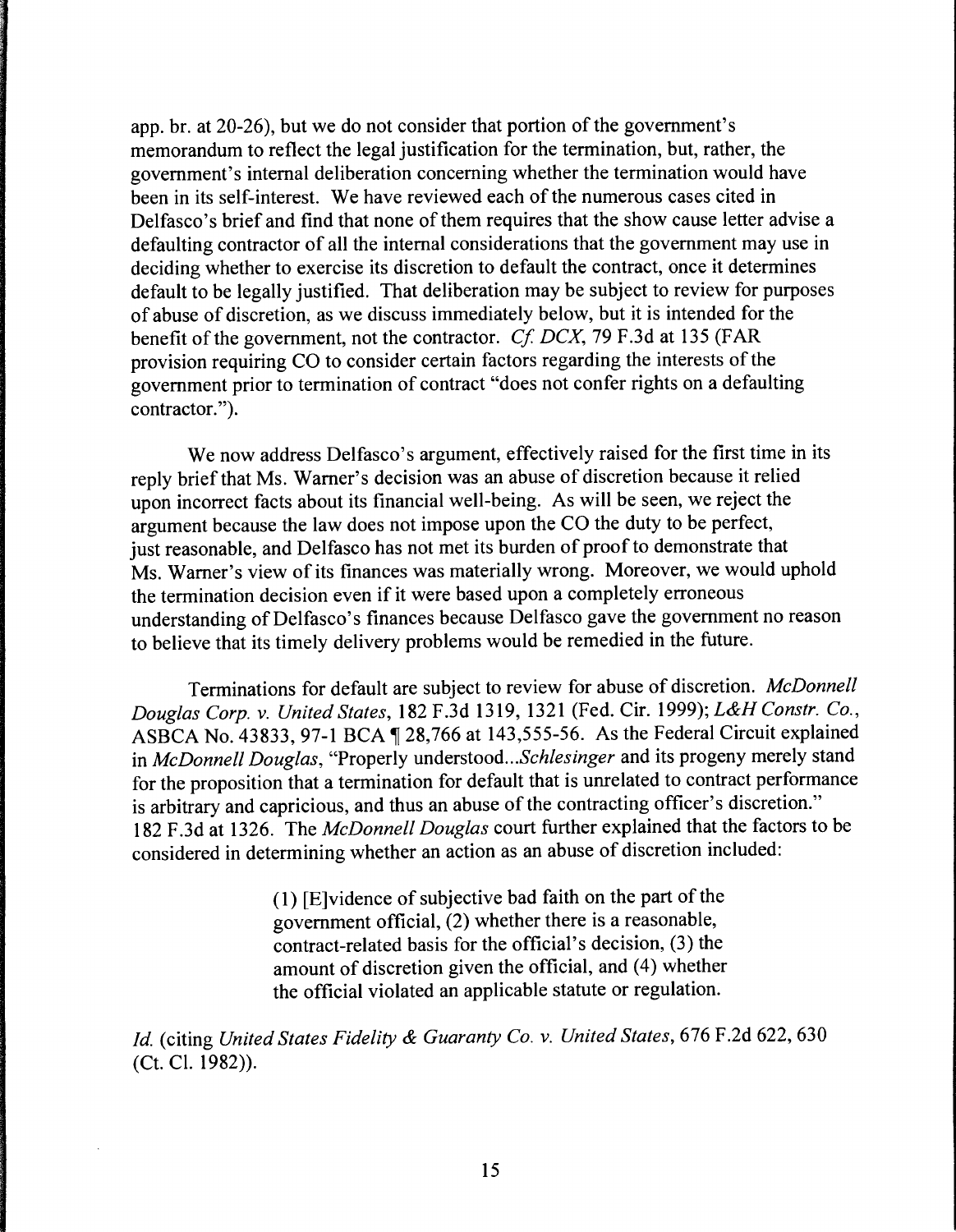We have held in past cases that terminations for default constitute an abuse of discretion when they are based upon "materially erroneous information." *L&H Constr.,* 97-1 BCA ~ 28,766 at 143,556; *see also Walsky Constr. Co.,* ASBCA No. 41541, 94-2 BCA  $\P$  26,698 at 132,785 (government owes contractor an assessment of all relevant circumstances when terminating for default); *The Ryan Co.,* ASBCA No. 48151, 00-2 BCA ~ 31,094 at 153,544; *Ryste* & *Ricas, Inc.,* ASBCA No. 51841, 02-2 BCA  $\P$  31,883 at 157,518. Importantly, however, in all of these cases the flaws in the terminating contracting officer's (TCO's) exercise of discretion were extreme. In *L&H,* the TCO was fed incomplete and inaccurate information by engineering employees in the field who exaggerated the contractor's culpability for the performance delay that was the cause of the termination, covered up the government's responsibility for the delay, and presented "calculations [that] were not credible" regarding the length of time it would take to complete the contract. 97-1BCA~28,766 at 143,553-56. In *Walsky,* the government's director of contracting (who influenced the TCO's decision to terminate the contract) had animus towards the contractor and directed his staff to monitor the contractor more than usual and to terminate the contract "if the smallest thing goes wrong." 94-2 BCA  $\P$  26,698 at 132,784-85. In *Ryan,* we were again presented with a case in which base contracting personnel withheld information from the TCO and, in fact, provided her false information and actively misled her "with the intended purpose of getting Ryan's contract terminated." 00-2 BCA ¶ 31,094 at 153,544. And, finally, in *Ryste & Ricas*, although there was none of the apparent misconduct of the three other cases, the TCO terminated the contract for failure to complete it in a timely manner, but did not give any consideration to the evidence that the contract could be substantially completed within the time that would have been permitted by extensions that may have been reasonably appropriate for four contract modifications issued by the same CO. 02-2 BCA ¶ 31,883 at 157,518.

None of our cases cited by Delfasco, nor any other binding precedent, involve the case of government officials acting reasonably and in good faith, but mistakenly. Indeed, they all tend to show "subjective bad faith" on the part of government officials making or influencing the termination decision or, at the least, the lack of a "reasonable, contract-related basis" for the decision – in other words, they fall within the factors defining abuse of discretion set forth by the Federal Circuit in *United States Fidelity* & *Guaranty* as cited by that court in *McDonnell Douglas,*  above. *See* 182 F .3d at 1326. With this in mind, we conclude that our prohibition against consideration of "materially erroneous information" by the TCO does not mean that the TCO must get everything right to avoid abusing her discretion, just that she act reasonably with the facts before her and that those placing the facts before the TCO not be acting in bad faith.

With the law properly understood, we find that Delfasco has not met its burden of proving that Ms. Warner abused her discretion. First, we note that there were no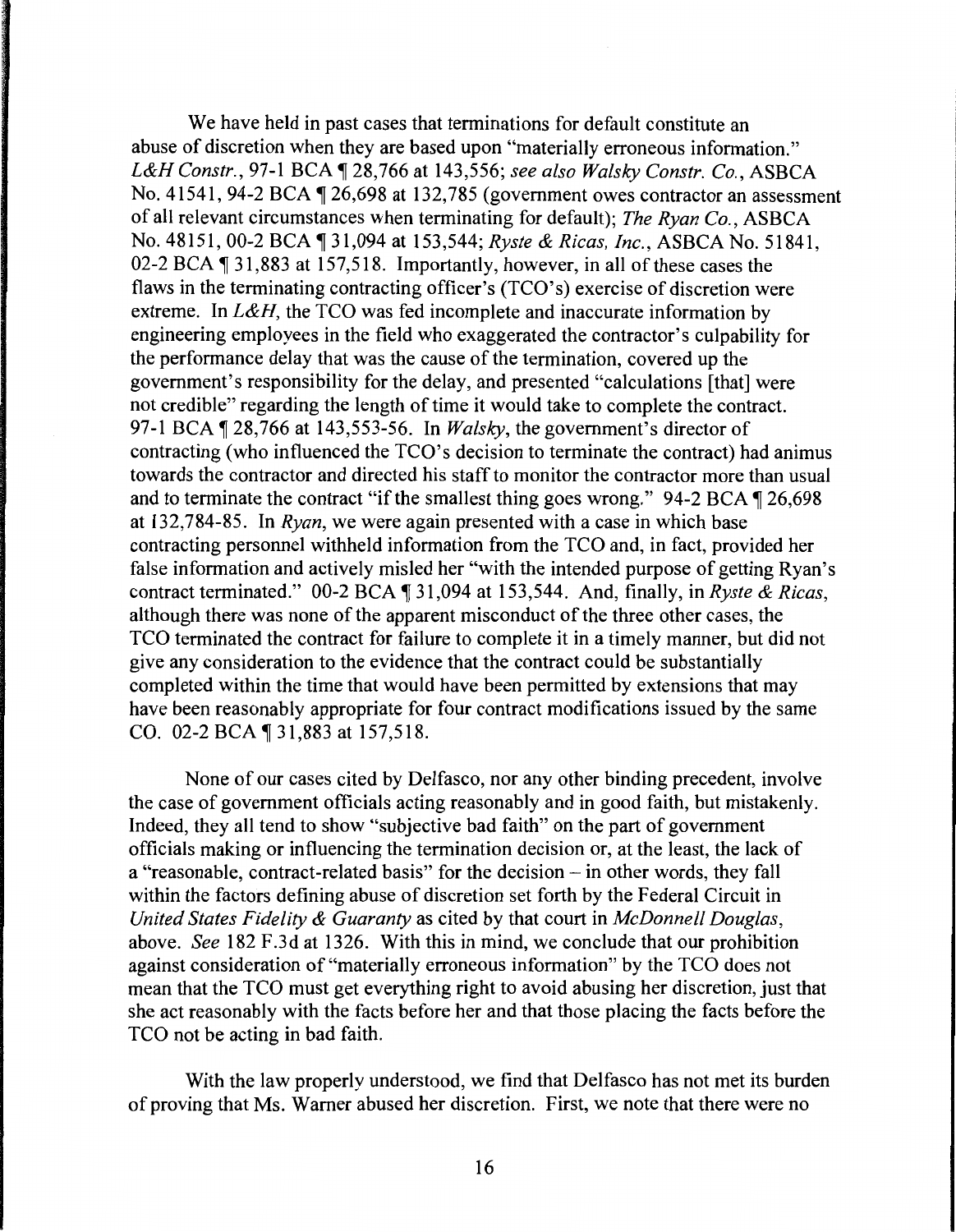allegations, much less any evidence, that Ms. Warner or any government employees acted in bad faith. To the contrary, the history of the contract demonstrated efforts by the government to extend the time for its performance once Delfasco demonstrated its inability to meet its deadlines in the summer of 2013. Next, the undisputed evidence was that Ms. Warner was motivated by the contract-based issue of Delfasco's failure to deliver. Finally, Delfasco has not met its burden of proving that Ms. Warner significantly erred in her consideration of the facts before her. In assessing the likelihood of continued problems in performance by Delfasco, Ms. Warner evaluated its track record of failing to pay Trinity, DCMA's 2012 evaluation of Delfasco, and the more recent third-party evaluation of Delfasco's financial well-being by D&B, a well-known and trusted financial resource. We find these efforts to have been reasonable. *See Precision Dynamics, Inc., ASBCA No.* 42955, 97-1 BCA 128,846 at 143,894 (CO's consideration of relevant factors, including contractor's excuses for nonperformance met requirements for valid exercise of discretion).

Delfasco argues, albeit implicitly, that the government should have been required to approach it with its concerns about its finances so that they might have been allayed (app. reply br. at 12). We disagree. Once the government has given the contractor the right to be heard on whether there is a legal basis for terminating the contract (e.g., whether the contractor is, in fact, in default), there is no further right for the contractor to participate in the internal government decision about how it should exercise its considerable discretion. Moreover, our factual finding above, that Delfasco had not demonstrated the D&B report to be materially incorrect, indicates that, even if Ms. Warner had asked for Delfasco's input on this matter, the information before her may have been different, but not materially so. Thus, Delfasco has not met its burden of proof for its claim that Ms. Warner's decision to terminate it was an abuse of discretion.

Finally, with respect to abuse of discretion, we note that the law permits a termination for default to be sustained even upon grounds not considered by the TCO. *See Empire Energy Mgmt. Sys., Inc.* v. *Roche,* 362 F.3d 1343, 1357 (citing multiple cases); *AEON Group, LLC*, ASBCA Nos. 56142, 56251, 14-1 BCA 135,692 at 174,752. We thus "consider the totality of the circumstances existing at the time of the termination [to determine] whether the termination ... for default was justified." *AEON,*  14-1 BCA 135,692 at 174,752.

Here, regardless of the particular financial reports considered by Ms. Warner, Delfasco had a history of failing to provide the lugs when required by the contract, and the government had already extended the delivery date once before (indeed, Delfasco made even this act of grace by the CO difficult by constantly delaying presenting a delay proposal to the government despite numerous requests for it). There is ample evidence that a significant portion of the problem with timeliness came from Delfasco's relationship with Trinity, which it did not pay in a timely fashion, and there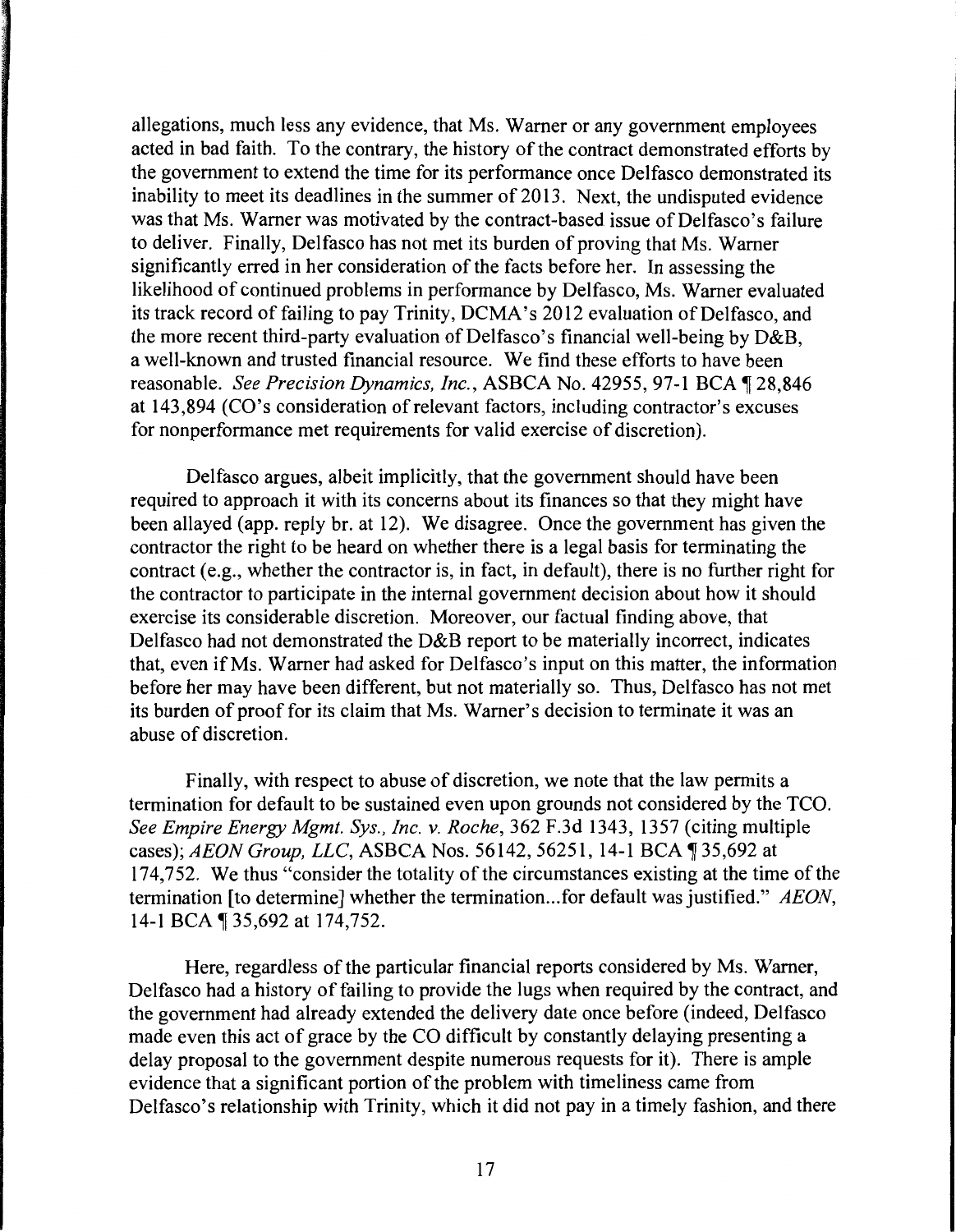was evidence of quality problems caused by the break in time for manufacturing. On the totality of these circumstances  $-$  all of them contract-based  $-$  a reasonable TCO, who had still not yet received the lugs almost two months after they were due, would not be abusing her discretion when deciding to terminate the contract. Thus, we could sustain the termination on lesser financial grounds than those considered by Ms. Warner.

### IV. The Government did Not Waive Timely Performance of the Contract

In certain circumstances, the government may waive its right to terminate a contract for untimely contract performance. *See, e.g., De Vito v. United States,*  413 F.2d 1147, 1153 (Ct. Cl. 1969). This is what Delfasco asserts happened here, with the company being allegedly strung along by DCMA as it incurred additional costs in its attempts to perform subsequent to submitting its 25 September 2013 response to the government's show cause letter *(see* app. br. at 31, 36-37). As will be seen, although a speedier termination decision by the government would have made our decision easier, we conclude that Delfasco has not met its burden of proof in demonstrating waiver.

In *De Vito,* the Court of Claims first articulated the two elements for waiver in a case involving termination for default due to late delivery. They are:

> (1) [F]ailure to terminate within a reasonable time after the default under circumstances indicating forbearance, and (2) reliance by the contractor on the failure to terminate and continued performance by him under the contract with the Government's knowledge and implied or express consent.

*De Vito,* 413 F.2d at 1154. Recognizing that application of the law of waiver is particularly fact intensive, see Prestex, Inc., ASBCA No. 21284, 81-2 BCA 15,397 at 76,279, we will discuss each element separately, along with its application to the facts here.

With respect to the first element, the government's indication of forbearance, *De Vito* must be considered in context. As the Court of Claims subsequently explained in *Pelliccia v. United States,* 525 F.2d 1035 (Ct. Cl. 1975), 11 the *De Vito* court was "heavily influenced" by the fact there was no show cause letter in the case, which had left the contractor without "any inkling that the contracting officer was thinking in

<sup>11</sup>For the sake of completeness, we note that *Pelliccia* was a *per curiam* decision that adopted and confirmed the opinion of the trial judge. *Pelliccia,* 525 F .2d at 1037. It is the opinion of the trial judge, reproduced in whole by the court that is cited to herein.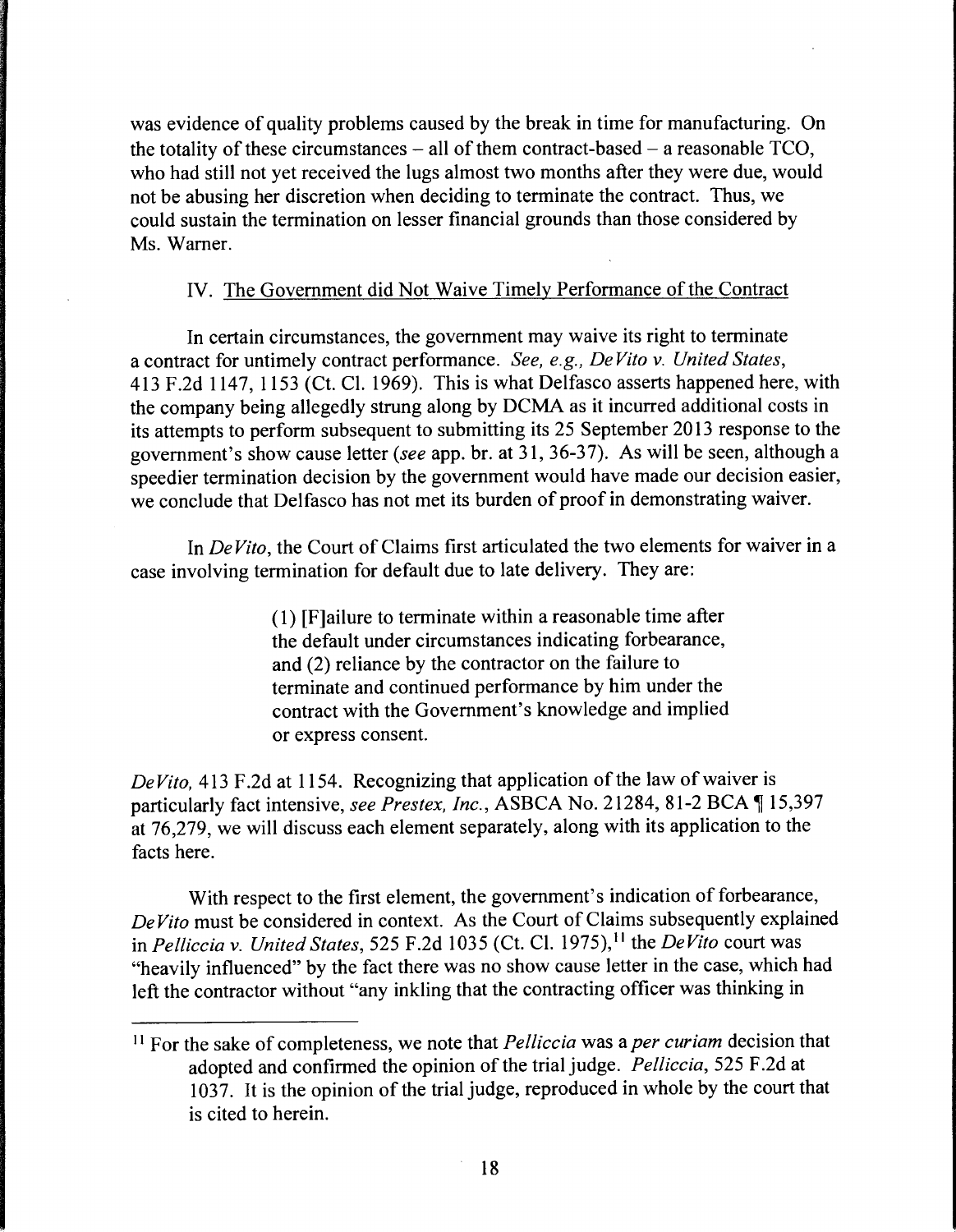terms of a termination for default." *Pelliccia,* 525 F.2d at 1043. That is not to say that a show cause letter, alone, insulates the government from the waiver defense. As we explained in *Prestex*, 81-2 BCA | 15,397 at 76,279, the government's actions after receipt of the response to a show cause letter may well be read to indicate forbearance. Still, a show cause letter is a significant factual event, as directly indicated by the *De Vito* and *Pelliccia* courts, and it is clear that we should not treat cases with show cause letters identically to those without such a notice.

One of the most thoughtful recent decisions regarding waiver from the Board is the 2015 case of *DayDanyon* which, unfortunately, was not discussed in appellant's brief and was only marginally referenced for these purposes by the government's reply *(see* gov't reply br. at 7 n.4). In *DayDanyon,* we analyzed the considerable body of our law applying the waiver doctrine and differentiated between "affirmative" and "nonaffirmative" government actions in deciding whether there was government forbearance. *DayDanyon*, 15-1 BCA 1 36,073 at 176,153 (citing numerous cases). As a general rule, nonaffirmative government action is less likely to constitute government waiver than affirmative actions. *Id.* Important to the facts presented here, merely attending QA tests, does not constitute an affirmative government action. *Id.*  (citing *Precision Dynamics*, 97-1 BCA 128,846 at 143,893-94). Indeed, in *Pelliccia*, the Court of Claims upheld our decision that had determined the inspection of parts by government QA personnel during the show cause period did not constitute an inducement to perform. *Pelliccia,* 525 F.2d at 1044. Instead, the government's cooperation on quality inspections during this period reflected its desire to avoid being a cause of delay or to hinder contract performance. *Id.* 

In its efforts to show that the government waited too long to terminate the contract, Delfasco relies heavily on our decision on reconsideration in *Beta Engineering, Inc., ASBCA Nos. 53570, 53571, 02-2 BCA* 131,970 at 157,912 *(see* app. br. at 39-40), a decision which bears some superficial resemblance to the facts here with a significant difference; as is evident in the original decision, there was no show cause letter in *Beta Engineering. See Beta Engineering*, 02-2 BCA 131,879 at  $157,495$ .<sup>12</sup> Thus, it is a materially different case than is presented here.

Upon the facts before us, we conclude that Delfasco has not met its burden to prove that the government's actions indicated forbearance. The show cause letter plainly placed Delfasco on notice that any continued assistance from the government or continued performance would only be for the purposes of mitigating damages, and the government acted consistently with this message in the only communication that Ms. Warner had with Delfasco, on 7 October 2013, when she underscored that she was not at liberty to discuss the contract and that questions about future performance were

<sup>&</sup>lt;sup>12</sup> Of course, as we discussed above, the existence of a show cause letter, alone, is not dispositive, but it is surely significant.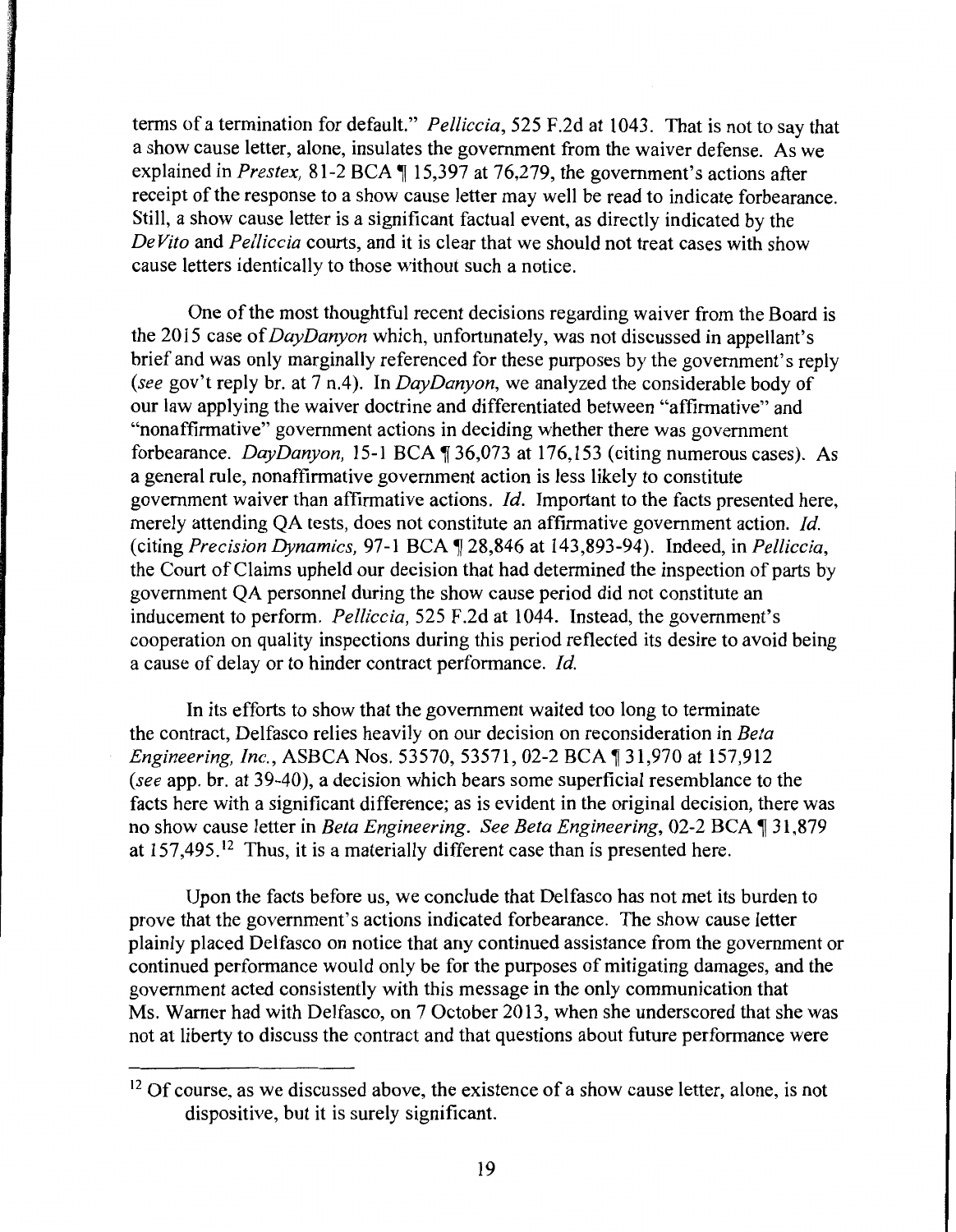only "IF" [emphasis in original] Delfasco chose to continue. As we found above in our findings of fact, a reasonable contractor would not construe the communication as manifesting the government's forbearance. Indeed a very good case may be made that Ms. Warner's statement, approximately two weeks after receipt of the response to the show cause letter, that she was not "at liberty" to discuss it, was a clear warning that she was inclined to take an action for which she needed higher approval, i.e., default termination. The two sets of QA inspections that followed in the subsequent two weeks, as discussed above, were consistent with the government's acting to permit mitigation by Delfasco and avoid interference with performance prior to termination. *See Precision Dynamics*, 97-1 BCA \# 28,846 at 143,893-94. Thus, like the Court of Claims found in *Pelliccia,* the facts and circumstances presented by Delfasco here do not support the conclusion that it "could have failed to recognize that a default termination was very much in contemplation." *Pelliccia,* 525 F.2d at 1043. Accordingly, we find that Delfasco has not met the requirements of the first prong of the *De Vito* test, and there was no waiver.

We could end our waiver analysis here, but for completeness, will address the second prong of the *De Vito* test, continued performance under the contract with the government's knowledge and implied consent. *See De Vito,* 413 F.2d at 990-91. We again tum to the analysis by the Court of Claims in *Pelliccia* and our analysis in *DayDanyon.* To meet the second prong of the *De Vito* test, the contractor's actions must have been "tangible" and more than comparatively "insubstantial." *Pelliccia,* 525 F.2d at 1043; *see also DayDanyon,* 15-1BCA~36,073 at 176,154. In *DayDanyon,* we made clear that the contractor must have incurred non-trivial performance costs in reliance upon the government's encouragement in order for this prong to be met. 15-1 BCA ¶ 36,073 at 176,154.

Delfasco argues that it incurred costs by making multiple payments to Trinity subsequent to the show cause letter and also began machining a limited number of lugs in anticipation of a FAT (app. br. at 38-39). Delfasco has not convinced us that these costs meet the requirements of the second prong of the *De Vito* test. With respect to the payments to Trinity, the money paid by Delfasco appears to have been owed to Trinity in any event, and Delfasco presented no evidence that it incurred *new*  obligations to its subcontractor in the time between its failure to deliver and the government's default – certainly not between the time of the  $7$  October 2013 discussion with Ms. Warner and the 14 November 2013 default. If the obligations were not new, they certainly cannot be said to have been incurred in reliance upon the government's failure to terminate. The cost of machining and plating the small number of lugs that Delfasco prepared for a FAT has not been disclosed by Delfasco, but they have not been demonstrated by Delfasco to have been substantial. Furthermore, Delfasco has presented no evidence that the government was aware of these machining and plating costs. Thus, we hold that Delfasco has not met its burden of proof with respect to the second prong of the *De Vito* test.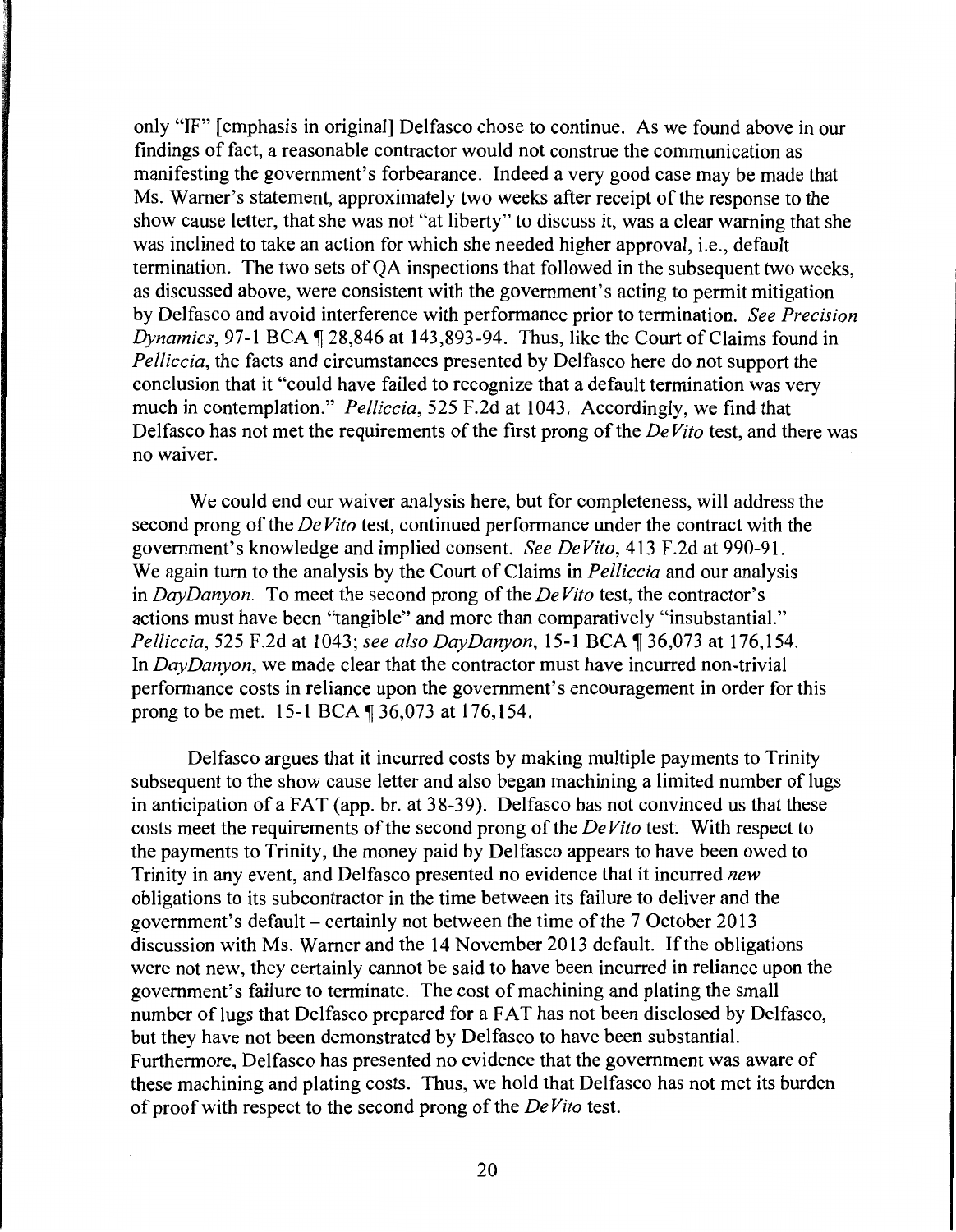Finally, separate and apart from its other waiver arguments, Delfasco contends that the FAT discussions in early September 2013 acted to waive the requirement for timely performance (app. br. at 42-43). This is simply not borne out by the facts.

The most damning piece of evidence that Delfasco was not gulled into nonperformance by the possibility of a renewed FAT is its 25 September 2013 response to the show cause letter. Nowhere in that response does Delfasco refer to the potential FAT. If the potential for an FAT indicated to Delfasco that time was no longer of the essence, we would expect this argument to be front and center in its response to the show cause letter.

Moreover, the evidence indicates that, until Delfasco made the internal decision in late October 2013 to prepare only enough lugs for a FAT, it had never accepted that a FAT was, indeed, required. Mr. Watkins's 4 September 2013 email to Ms. Oakes argued, from Delfasco's point of view, that no FAT was necessary, and his 11 September email to Mr. Goldenberg (forwarded by Mr. Goldenberg to the government) only agreed that notification to the government was appropriate; not that a FAT would actually be necessary.<sup>13</sup> Given that this was just a few short days before the 14 September delivery was due, Delfasco cannot seriously contend that it would have met the delivery schedule but for these discussions.

We finally note that Delfasco produced no contemporaneous documentation indicating that the potential for a FAT was a consideration that prevented it from timely performance, nor did Delfasco produce any documentation that the government was willing to extend the contract performance time to allow for a potential FAT.

All of these facts also apply to Delfasco's eleventh-hour argument, presented only in its reply brief, that the lack of government certitude regarding the FAT was a breach of the contractual covenant of good faith and fair dealing *(see* app. reply br. at 17-19). We reject this argument because Delfasco has produced no evidence that the supposed government inaction hurt it. Moreover, the ambiguity with regard to whether the FAT would be required was primarily the fault of Delfasco (which, internally, recognized that it had failed to notify the government of the conditions requiring a FAT), not the government.

<sup>&</sup>lt;sup>13</sup> As discussed in our findings of fact above, even as late as 21 October 2013, Mr. Watkins was uncertain as to whether a FAT would actually be required by the government, given that Delfasco had never asked, and Delfasco had failed (from his point of view) to inform the government of the potential need for the FAT.